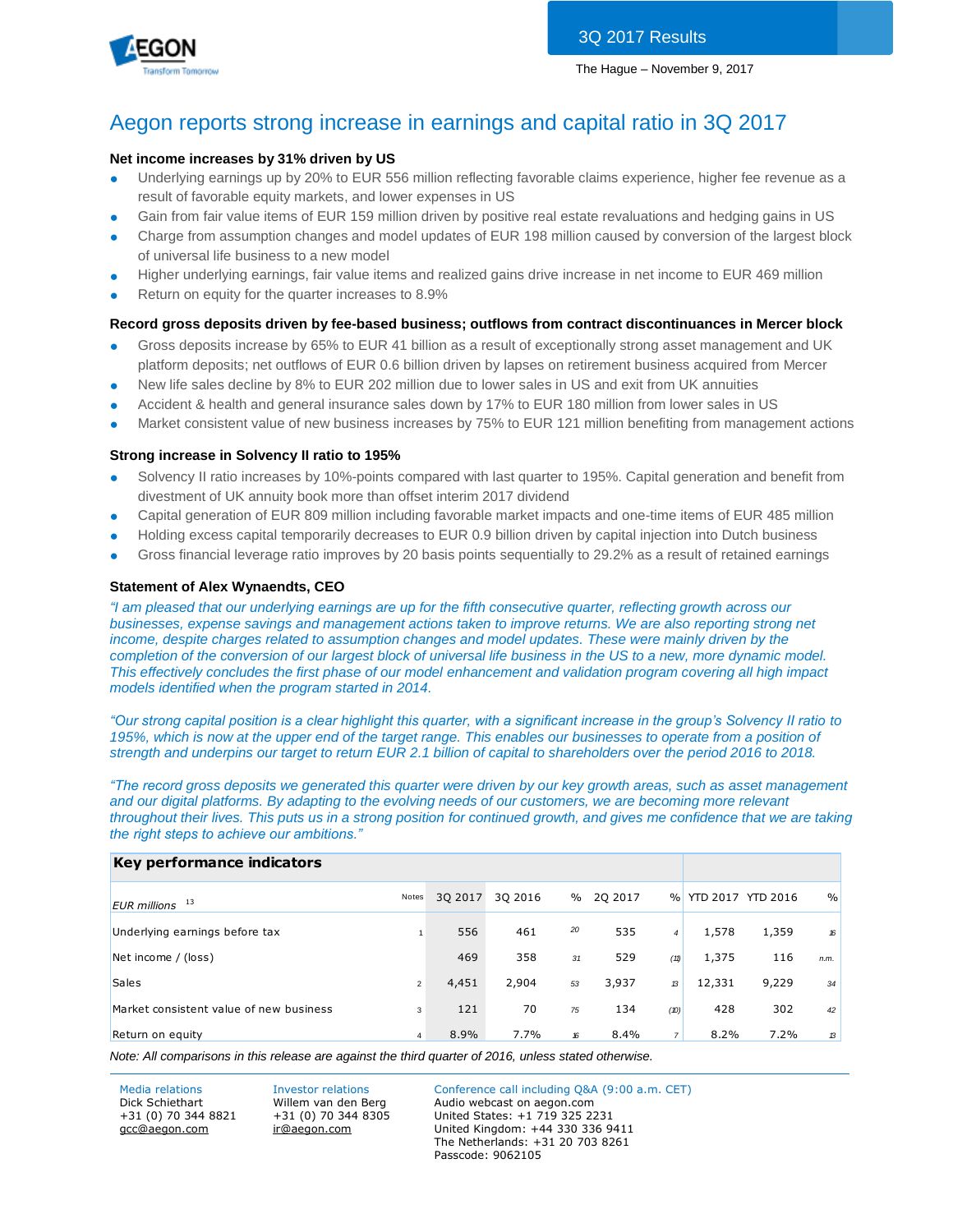

# Strategic highlights

- **Aegon launches mutual fund joint venture in Mexico**
- **Robot processes customer requests to improve administrative efficiency in Dutch business**
- Aegon Asset Management receives top ratings for responsible investment
- Launch of mobile- and user-friendly global careers site

## **Aegon's ambition**

Aegon's ambition is to be a trusted partner for financial solutions at every stage of life, and to be recognized by its customers, business partners and society as a company that puts the interests of its customers first in everything it does. In addition, Aegon wants to be regarded by its employees as an employer of choice, engaging and enabling them to succeed. This ambition is supported by four strategic objectives embedded in all Aegon businesses: Optimized portfolio, Operational excellence, Customer loyalty, and Empowered employees.

## **Optimized portfolio**

Aegon has joined forces with Administradora Akaan to create the mutual fund company Akaan Transamerica in Mexico. Akaan Transamerica recently received formal approval from the Mexican Banking and Securities Commission (CNBV) to initiate operations and go to market. It will offer a wide variety of Mexican and international mutual funds, as well as diversified global investment solutions, including alternative investments, actively- and passively-managed funds, and bespoke investment strategies. Akaan Transamerica will leverage the extensive investment knowledge and experience from Transamerica Asset Management's highly skilled team of investment management professionals.

Aegon the Netherlands has entered into a four-year strategic partnership with UK online lending platform Funding Circle. Direct loans will be provided to small businesses online, with initial plans to help approximately 2,600 small businesses with funding of GBP 160 million in its first year of the partnership. Using data analysis, Funding Circle is able to assess a company's prospects and provide an immediate response about a possible loan. The partnership offers Aegon strong returns, while enabling small business owners to grow their businesses with transparent funding.

In the Netherlands, Aegon has entered into a strategic partnership with Dynamic Credit, an Amsterdam-based alternative fixed income asset manager. Under the agreement, Aegon will become a 25% shareholder of Dynamic Credit. With over EUR 8 billion of assets under management, Dynamic Credit aims to serve its customers by matching savings with credit investments. As part of the partnership, Dynamic Credit's innovative LoanClear platform will be upgraded and extended into an investment hub for loans from marketplace lenders.

On November 1, 2017, Aegon announced the successful completion of the sale of Unirobe Meeùs Groep (UMG) to Aon Groep Nederland for EUR 295 million. The transaction is consistent with Aegon's strategic objective to optimize its portfolio across its businesses and is expected to result in an increase of the Solvency II ratio of Aegon the Netherlands by an estimated 6%-points in the fourth quarter of 2017. The divestment will also lead to a book gain of approximately EUR 180 million, which will be reported in Other income.

On September 22, 2017, Aegon completed the Legal & General Part VII transfer related to the divestment of the UK annuity book as announced last year. The completion led to a 2%-points uplift of the group solvency ratio. This transfer completes the divestment of Aegon's own annuity book in the United Kingdom and is a further milestone in the company's transformation.

Aegon received approval from the Polish Financial Supervision Authority to take over the management of Nordea's second-pillar pension fund. The takeover of the management of Nordea's pension fund in combination with Aegon's existing fund will result in the fourth largest second-pillar pension fund in Poland, with approximately EUR 3.5 billion of net assets and 1.9 million pension customers. The larger pension fund will benefit from economies of scale and improved investment opportunities, and will share best practices for pension administration.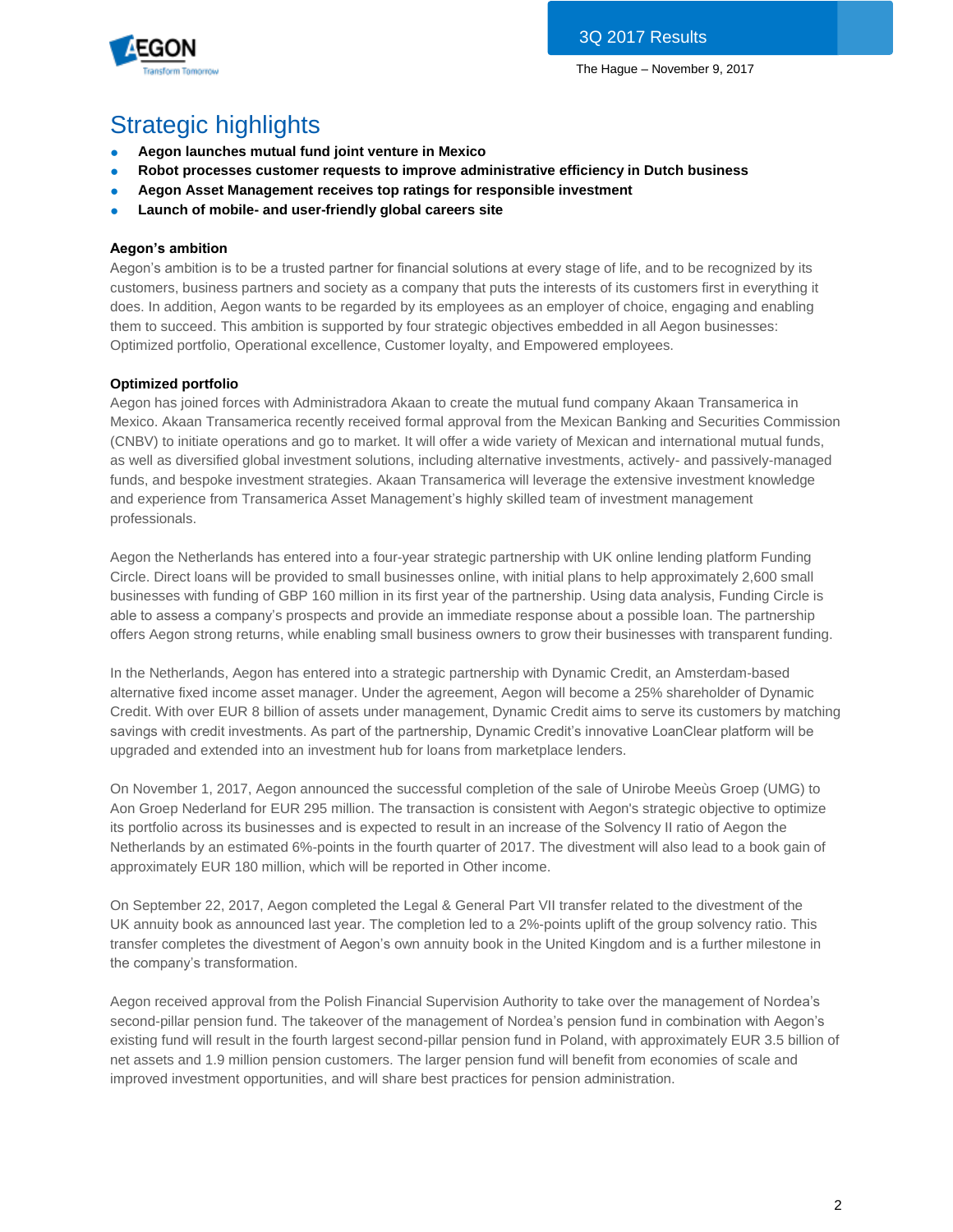

#### **Operational excellence**

In the Netherlands, Aegon is now utilizing a robotic process to handle customer requests to change addresses or bank account details for products that have recurring premiums collected. Every day, Aegon receives more than 100 such requests, which previously meant manually updating information across various systems. By using Robotics Process Automation (RPA), 95% of all requests can be automatically completed, with no manual intervention from employees. The RPA can process these change requests quickly, with a notification automatically sent to customers informing them the change has been completed. Aegon is examining other opportunities to utilize the RPA technology to streamline processes across its business.

#### **Customer loyalty**

Aegon's Chinese joint venture unveiled Zeus, an industry-leading digital platform for agents, at the company's Digital Day. The system, which is specifically designed for individual agents, improves customer experience, and enhances traditional sales, underwriting and administration processes.

#### **Empowered employees**

Management Board member Mark Mullin, responsible for Aegon Americas, was appointed Chairman of the Board for the American Council of Life Insurers (ACLI), the most prominent association representing the life insurance industry in the United States. The ACLI represents 95% of all industry assets in the United States, and advocates on policy matters in federal, state and international forums. Mark joined the Board of Directors of the ACLI seven years ago, and has been active in advocating on behalf of the industry for the retirement enhancement and savings act and the Department of Labor fiduciary rule.

Aegon launched a new global careers site that enables potential employees to identify career opportunities across Corporate Center, Asset Management, Aegon Global Technology, the Netherlands and Transamerica in one easy to use site. The site has a number of new features to help direct top talent, including videos and testimonials from current Aegon employees, an overview of the work environment, company history and other information relevant to potential employees.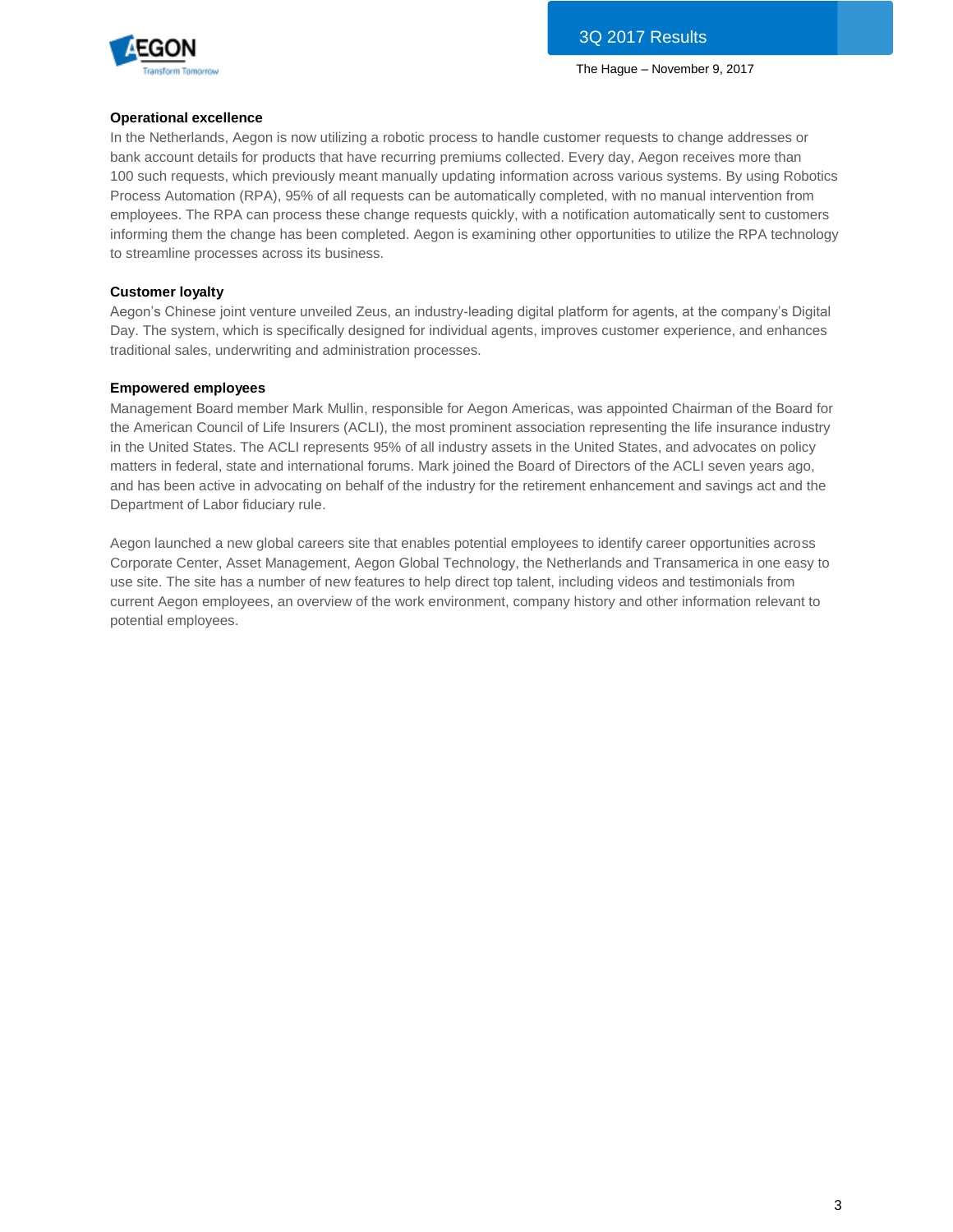

## **Financial overview**

| <b>EUR</b> millions                                                                              | Notes                      | 3Q 2017        | 3Q 2016 | $\frac{0}{0}$  | 2Q 2017 | $\frac{0}{0}$         | YTD 2017 YTD 2016 |              | $\%$               |
|--------------------------------------------------------------------------------------------------|----------------------------|----------------|---------|----------------|---------|-----------------------|-------------------|--------------|--------------------|
|                                                                                                  |                            |                |         |                |         |                       |                   |              |                    |
| Underlying earnings before tax                                                                   |                            | 376            | 307     |                | 341     |                       |                   |              |                    |
| Americas                                                                                         |                            | 177            | 151     | 22             | 195     | $\boldsymbol{v}$      | 1,029             | 860<br>481   | 20                 |
| Europe                                                                                           |                            | 14             | 6       | $\mathcal{L}$  | 11      | (9)                   | 541<br>37         | 8            | $\mathbf{z}$       |
| Asia                                                                                             |                            | 30             | 32      | 25             | 32      | 35                    | 99                | 114          | n.m.               |
| Asset Management<br>Holding and other                                                            |                            | (41)           | (35)    | (7)<br>(17)    | (43)    | (6)<br>$\overline{4}$ | (128)             | (105)        | (13)               |
| Underlying earnings before tax                                                                   |                            | 556            | 461     | 20             | 535     | 4                     | 1,578             | 1,359        | (23)<br>${\bf 16}$ |
|                                                                                                  |                            |                |         |                |         |                       |                   |              |                    |
| Fair value items                                                                                 |                            | 159            | 84      | 88             | (191)   | n.m.                  | (85)              | (632)        | 87                 |
| Realized gains / (losses) on investments                                                         |                            | 135            | 21      | n.m.           | 111     | 22                    | 321               | 305          | 5                  |
| Net impairments                                                                                  |                            | $\overline{4}$ | 6       | (26)           | 2       | 111                   | (5)               | (53)         | 91                 |
| Other income / (charges)                                                                         |                            | (233)          | (72)    | n.m.           | 291     | n.m.                  | 64                | (734)        | n.m.               |
| Run-off businesses                                                                               |                            | (3)            | 8       | n.m.           | 10      | n.m.                  | 38                | 55           | (30)               |
| Income before tax                                                                                |                            | 618            | 510     | 21             | 757     | (18)                  | 1,911             | 300          | n.m.               |
| Income tax                                                                                       |                            | (149)          | (152)   | $\overline{c}$ | (228)   | 35                    | (536)             | (183)        | (192)              |
| Net income / (loss)                                                                              |                            | 469            | 358     | 31             | 529     | (11)                  | 1,375             | 116          | n.m.               |
|                                                                                                  |                            | 412            | 349     |                | 390     |                       |                   | 1,012        |                    |
| Net underlying earnings                                                                          |                            |                |         | 18             |         | 6                     | 1,152             |              | 14                 |
| Commissions and expenses                                                                         |                            | 1,435          | 1,638   | (2)            | 1,648   | (13)                  | 4,749             | 4,971        | (4)                |
| of which operating expenses                                                                      | $\overline{9}$             | 909            | 900     | $\mathbf{1}$   | 1,001   | (9)                   | 2,893             | 2,786        | $\boldsymbol{4}$   |
|                                                                                                  |                            |                |         |                |         |                       |                   |              |                    |
| Gross deposits (on and off balance)                                                              | $\boldsymbol{\mathcal{D}}$ |                |         |                |         |                       |                   |              |                    |
| Americas                                                                                         |                            | 8,062          | 9,375   | (14)           | 9,288   | (13)                  | 30,185            | 32,112       | (6)                |
| Europe                                                                                           |                            | 9,604          | 2,769   | n.m.           | 12,007  | (20)                  | 31,665            | 9,298        | n.m.               |
| Asia                                                                                             |                            | 54             | 83      | (35)           | 48      | $\mathcal{D}$         | 175               | 250          | (30)               |
| Asset Management                                                                                 |                            | 22,971         | 12,442  | 85             | 13,492  | 70                    | 47,469            | 36,040       | 32                 |
| <b>Total gross deposits</b>                                                                      |                            | 40,691         | 24,669  | 65             | 34,835  | $17\,$                | 109,495           | 77,700       | 41                 |
| Net deposits (on and off balance)                                                                | $\boldsymbol{v}$           |                |         |                |         |                       |                   |              |                    |
| Americas                                                                                         |                            | (11, 929)      | (3,711) | n.m.           | (2,052) | n.m.                  | (14, 387)         | 1,058        | n.m.               |
| Europe                                                                                           |                            | 1,033          | (41)    | n.m.           | 1,901   | (46)                  | 3,709             | 849          | n.m.               |
| Asia                                                                                             |                            | 35             | 69      | (49)           | 31      | $\mathcal{B}$         | 120               | 208          | (42)               |
| Asset Management                                                                                 |                            | 10,365         | 1,380   | n.m.           | 2,491   | n.m.                  | 6,596             | 4,666        | 41                 |
| Total net deposits excluding run-off businesses                                                  |                            | (496)          | (2,303) | 78             | 2,372   | n.m.                  | (3,962)           | 6,781        | n.m.               |
| Run-off businesses                                                                               |                            | (66)           | (237)   | 72             | (75)    | $\mathcal{D}$         | (307)             | (580)        | 47                 |
| Total net deposits / (outflows)                                                                  |                            | (563)          | (2,539) | 78             | 2,297   | n.m.                  | (4, 269)          | 6,201        | n.m.               |
|                                                                                                  |                            |                |         |                |         |                       |                   |              |                    |
| <b>New life sales</b>                                                                            |                            | 329            | 479     |                |         |                       |                   |              |                    |
| Life single premiums                                                                             |                            | 169            |         | (31)           | 379     | (13)                  | 1,204<br>551      | 1,578<br>571 | (24)               |
| Life recurring premiums annualized                                                               |                            | 202            | 171     | (1)            | 186     | (9)                   | 672               | 729          | (4)                |
| Total recurring plus 1/10 single                                                                 |                            |                | 219     | (8)            | 224     | (10)                  |                   |              | (8)                |
| <b>New life sales</b>                                                                            | $\boldsymbol{v}$           |                |         |                |         |                       |                   |              |                    |
| Americas                                                                                         |                            | 113            | 127     | (11)           | 125     | (9)                   | 364               | 409          | (11)               |
| Europe                                                                                           |                            | 63             | 64      | (1)            | 65      | (2)                   | 195               | 224          | (13)               |
| Asia                                                                                             |                            | 26             | 28      | (8)            | 34      | (23)                  | 112               | 96           | 16                 |
| Total recurring plus 1/10 single                                                                 |                            | 202            | 219     | (8)            | 224     | (10)                  | 672               | 729          | (8)                |
|                                                                                                  |                            | 157            | 198     |                | 200     |                       | 630               | 658          |                    |
| New premium production accident and health insurance<br>New premium production general insurance |                            | 23             | 20      | (21)<br>15     | 30      | (22)<br>(24)          | 80                | 71           | (4)<br>2           |
|                                                                                                  |                            |                |         |                |         |                       |                   |              |                    |

## **Revenue-generating investments**

|                                             | Sep. 30, | Jun. 30, |               | Dec. 31, |               |
|---------------------------------------------|----------|----------|---------------|----------|---------------|
|                                             | 2017     | 2017     | $\frac{0}{0}$ | 2016     | $\frac{9}{6}$ |
| Revenue-generating investments (total)      | 816,274  | 816,915  |               | 743,200  | 10            |
| Investments general account                 | 138,583  | 140,544  | (1)           | 156,813  | (2)           |
| Investments for account of policyholders    | 197,075  | 198,278  | (1)           | 203,610  | (3)           |
| Off balance sheet investments third parties | 480,615  | 478,093  |               | 382,776  | 26            |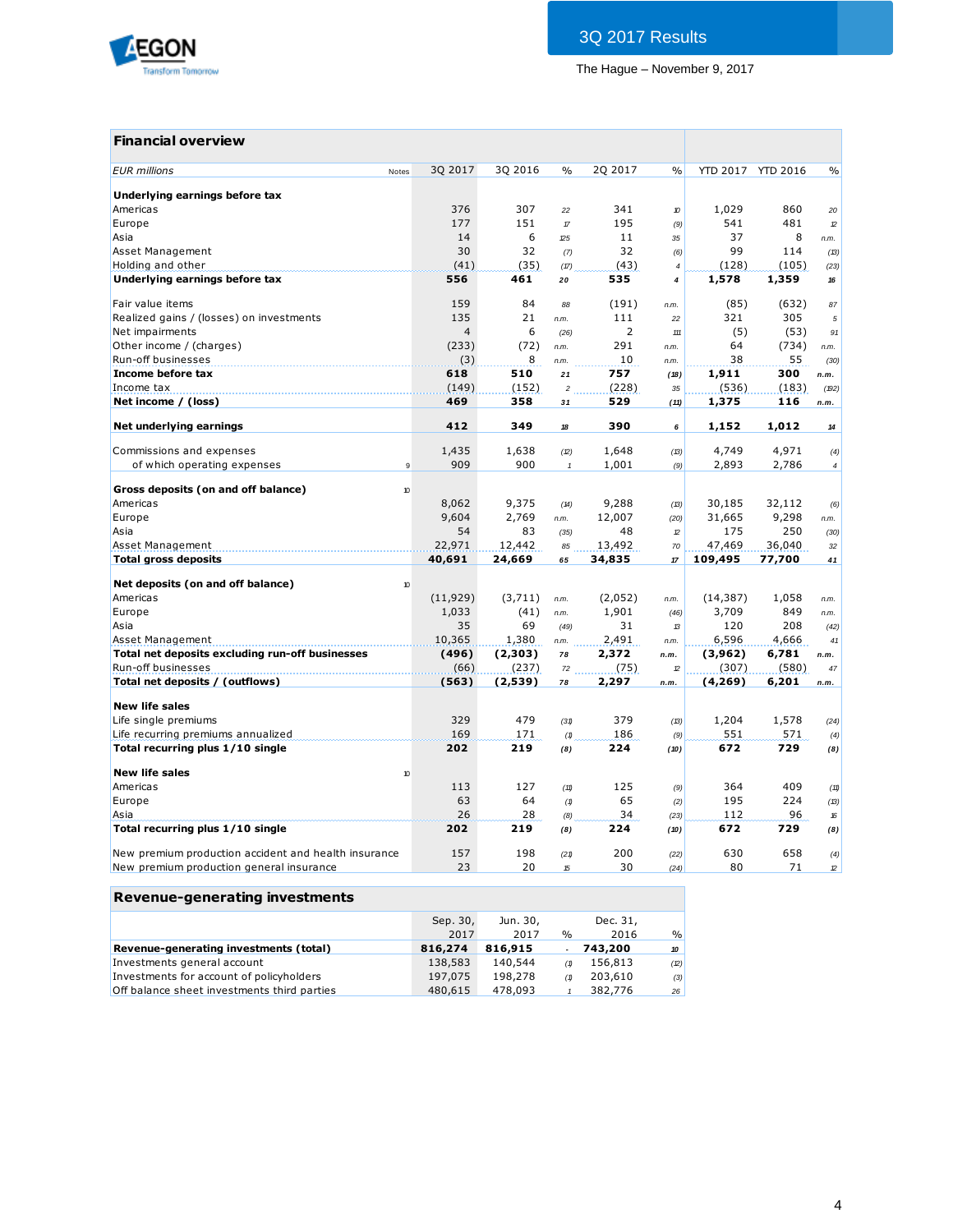

# Operational highlights

### **Underlying earnings before tax**

Aegon's underlying earnings before tax increased by 20% compared with the third quarter of 2016 to EUR 556 million. This increase was largely driven by a significant improvement in underwriting results, higher fee revenue, expense savings and favorable expense items. Favorable claims experience, favorable expense items in the United States, and positive one-time items amounted to EUR 33 million.

Underlying earnings from the Americas increased by 22% to EUR 376 million. A significant improvement in claims experience, higher fee revenue from favorable equity markets and lower expenses more than offset weakening of the US dollar. Lower expenses resulted from favorable expense items of approximately EUR 20 million and expense savings as part of the five-part plan. Favorable claims experience this quarter of EUR 21 million was mainly driven by seasonality in supplemental health claims. The current quarter also included a EUR 13 million negative adjustment to intangible assets from lower reinvestment yields.

Underlying earnings from Aegon's operations in Europe increased by 17% to EUR 177 million. Higher fee revenue due to favorable equity markets, an improvement in underwriting results in all regions and a EUR 5 million reserve release in the Dutch non-life business more than offset lower investment income in the Netherlands due to prepayments and interest rate resets on mortgages.

Aegon's underlying earnings in Asia more than doubled to EUR 14 million. This increase was primarily driven by the non-recurrence of charges related to reinvestment yields in the High-Net-Worth (HNW) businesses, and favorable persistency in China.

Underlying earnings from Aegon Asset Management declined by 7% to EUR 30 million, as expense reductions were more than offset by lower performance and management fees as a result of lower asset balances due to a contract loss and the divestment of the majority of the run-off businesses.

The result from the holding declined by EUR 6 million to a loss of EUR 41 million, caused by higher project-related expenses.

#### **Net income**

Net income increased by 31% compared with the third quarter of last year to EUR 469 million, as higher underlying earnings, fair value items and realized gains more than offset an increase in other charges driven by the conversion of the largest block of universal life business in the United States to a new model.

#### *Fair value items*

The gain from fair value items amounted to EUR 159 million. Positive real estate revaluations in the Netherlands and United States, hedging gains in the United States, and a positive result on the guarantee provision in the Netherlands together more than offset losses in the United Kingdom and the Netherlands on hedges in place to protect Aegon's capital position.

#### *Realized gains on investments*

Realized gains totaled EUR 135 million, and were mainly related to the sale of an equity investment in the United States, and gains on bonds to optimize the general account investment portfolio in the United Kingdom following the divestment of the annuity book.

#### *Impairment charges*

Net recoveries amounted to EUR 4 million and reflect the continued benign credit environment.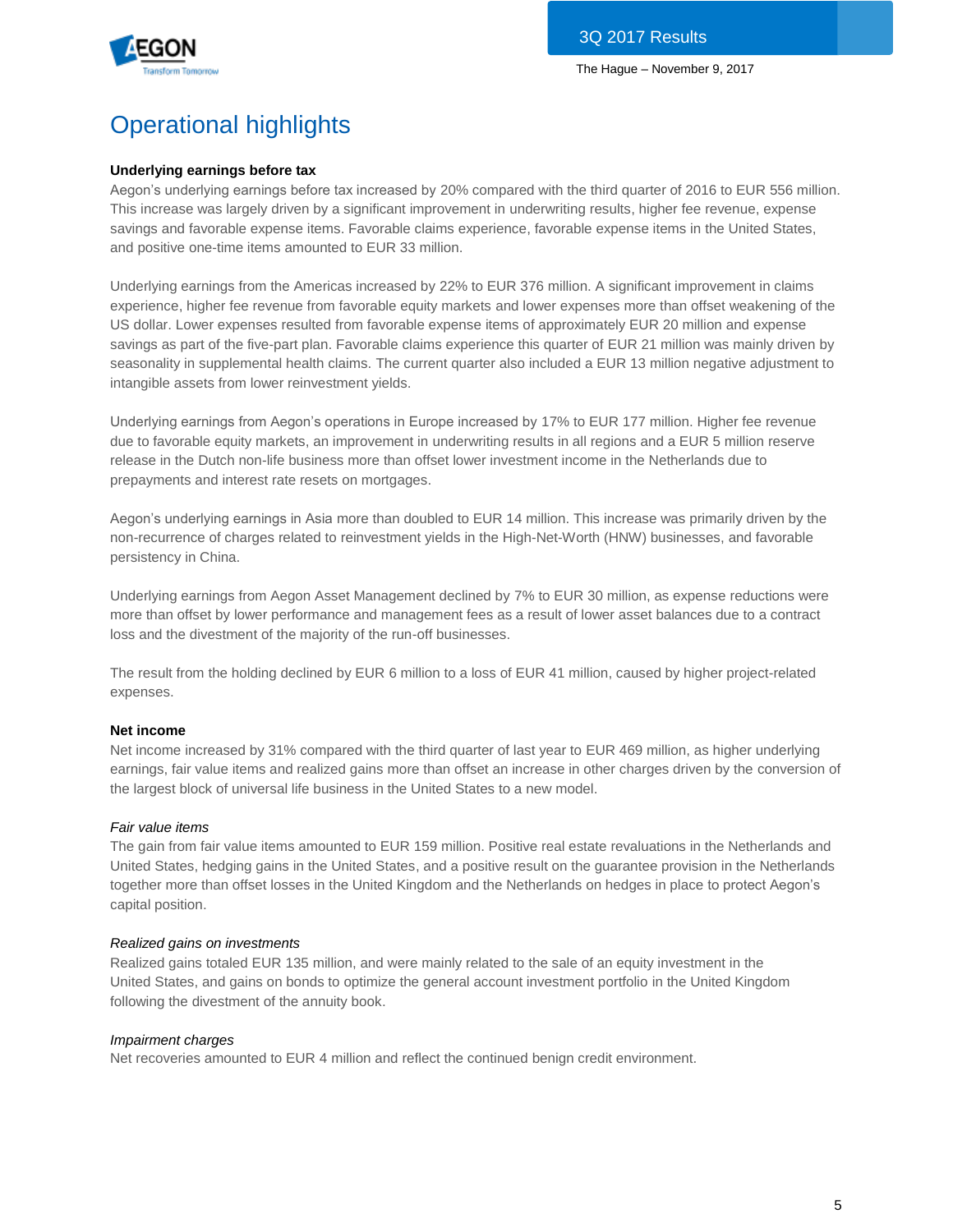

#### *Other charges*

Other charges amounted to EUR 233 million mainly as a result of the net impact of assumption changes and model updates of EUR 198 million. In the United States, these were mainly caused by the conversion of the largest block of universal life business to a new model. The model allows for modeling policyholder behavior and other assumptions on a policy-by-policy basis. These charges were partly offset by the net positive impact of assumption changes and model updates in the Netherlands and Asia. The remaining other charges were driven by the impairment of intangibles related to the announced sale of Aegon Ireland of EUR 36 million and integration and restructuring expenses of EUR 21 million. These were partly offset by other items, including an expense reserve release related to the divested annuity business following the completion of the Legal & General Part VII transfer.

#### *Run-off businesses*

The run-off businesses reported a loss of EUR 3 million, which was in line with expectations following the sale of the majority of the run-off businesses in the second quarter of this year.

#### *Income tax*

Income tax amounted to EUR 149 million, which implies an effective tax rate for the third quarter of 24%. The effective tax rate on underlying earnings was 26%.

#### **Return on equity**

Return on equity increased by 120 basis points compared with the same quarter last year to 8.9% as a result of higher net underlying earnings.

#### **Operating expenses**

Operating expenses increased by 1% compared with the third quarter of 2016 to EUR 909 million as a result of acquisitions in the United Kingdom and an increase in integration and restructuring expenses. Excluding the impact of these acquisitions, and integration and restructuring expenses, operating expenses decreased by 3% on a constant currency basis. This decrease resulted from favorable expense items of approximately EUR 20 million and expense savings. Aegon is well on track to implement EUR 350 million of expense savings by year-end 2018 as part of its plans to improve the return on equity. Initiatives to reduce expenses have led to annual run-rate expense savings of approximately EUR 170 million since the beginning of 2016.

#### **Sales**

Aegon's total sales in the third quarter of 2017 were up by 53% to EUR 4.5 billion. This strong increase was the result of a 65% increase in gross deposits to EUR 40.7 billion, primarily driven by exceptionally strong asset management deposits and strong institutional platform sales in the United Kingdom, which can fluctuate. Asset management gross deposits benefited from a large mandate win by Aegon's strategic partner La Banque Postale Asset Management (LBPAM), and increased sales in China and the Netherlands. The latter reflects continued strong sales in the Dutch mortgage fund and the inclusion of the first inflows from general pension fund Stap, for which Aegon carries out the fiduciary management. Net outflows amounted to EUR 0.6 billion, as high asset management inflows and increased inflows on the platform in the United Kingdom were more than offset by net outflows in the Americas as a result of contract discontinuances in the retirement business acquired from Mercer, in line with earlier guidance.

New life sales declined by 8% to EUR 202 million, which was mainly caused by lower term life and indexed universal life sales in the United States as a result of Aegon's focus on profitability, and lower sales following the exit from UK annuities. This was only partly offset by strong growth in Central & Eastern Europe, particularly in Turkey, and growth in Spain & Portugal, which was driven by the joint ventures with Santander.

New premium production for accident & health and general insurance decreased by 17% to EUR 180 million. Product exits and lower supplemental health sales in the United States more than offset higher travel insurance sales. Travel insurance sales are expected to reduce significantly as of the first quarter of 2018 as part of the earlier announced strategic decision to exit the Affinity, Direct TV and Direct Mail distribution channels.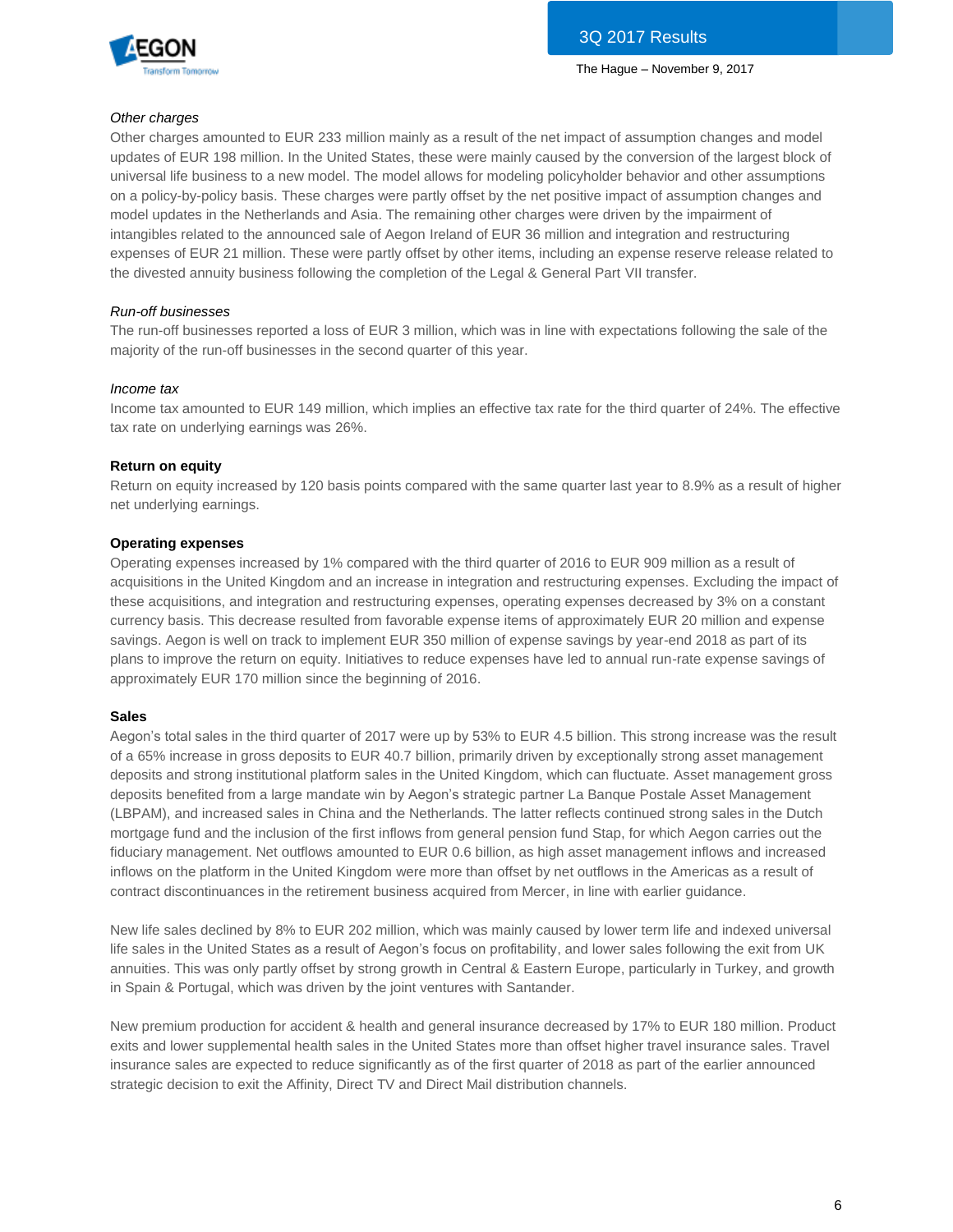

#### **Market consistent value of new business**

The market consistent value of new business (MCVNB) increased by 75% to EUR 121 million. The benefit from management actions and higher interest rates more than offset the exclusion of mortgage sales from the MCVNB calculation, the exit from UK annuities, and lower life and accident & health sales. No MCVNB is recognized on the majority of gross deposits, particularly institutional inflows in the United Kingdom and Asset Management.

#### **Revenue-generating investments**

Revenue-generating investments remained stable compared with the end of last quarter at EUR 816 billion. The takeover of the management of Nordea's second-pillar pension fund in Poland and the favorable impact from higher equity markets were offset by net outflows and adverse currency movements.

#### **Capital management**

Shareholders' equity declined by EUR 0.3 billion to EUR 20.1 billion on September 30, 2017, as retained earnings were more than offset by weakening of the US dollar. Shareholders' equity excluding revaluation reserves and defined benefit plan remeasurements decreased by EUR 0.2 billion to EUR 16.9 billion – or EUR 8.04 per common share – at the end of the third quarter. The gross leverage ratio improved by 20 basis points to 29.2% as a result of retained earnings.

Holding excess capital decreased temporarily to EUR 0.9 billion following an injection of EUR 1 billion into Aegon the Netherlands to strengthen its capital position. Holding expenses, the payment of the cash portion of the interim 2017 dividend and other items led to cash outflows of EUR 224 million. These cash outflows were partly offset by a EUR 357 million dividend from the United States, and EUR 20 million from Asset Management. The redemption of EUR 500 million senior unsecured notes on July 18, 2017, was offset by the issuance of EUR 500 million 1-year senior notes at -16 basis points yield on August 30, 2017.

In October 2017, Aegon's subsidiary in the United Kingdom upstreamed GBP 131 million to the group based on its strong capital position and funded from the capital release related to the divestment of its annuity portfolio. Aegon UK expects to pay an additional dividend later in the fourth quarter, which will bring the total 2017 capital upstream to the group to GBP 150 million. Aegon expects to receive additional dividends from other subsidiaries, including from the United States, in the fourth quarter. The capital upstreamed by the units will more than offset the expected cash outflows from holding expenses and the share buyback announced on September 28, 2017 to neutralize the dilutive effect of the 2016 final and 2017 interim stock dividends.

#### **Capital generation**

Capital generation of the operating units amounted to EUR 809 million for the quarter. Market impacts and one-time items of EUR 485 million mainly related to model changes in both the Netherlands and the United Kingdom as well as model changes related to currency risk at the group. All major model changes have been approved by Aegon's college of supervisors. The benefit from separate account derisking as part of the capital plan for the Netherlands was offset by the negative impact from a model conversion in the United States. The model changes in the Netherlands and United Kingdom, and the model conversion in the United States will not have a material recurring impact on capital generation going forward. Capital generation excluding market impacts and one-time items amounted to EUR 324 million.

#### **Solvency II ratio**

Aegon's Solvency II ratio increased from 185% to 195% during the third quarter, as capital generation including market impacts and one-time items (+10%) and the completion of the Legal & General Part VII transfer related to the divestment of the UK annuity book (+2%) more than offset the accrual for the interim 2017 dividend, which was announced in August (-3%).

#### **Semi-annual reporting**

With effect from 2018, Aegon will report half-year and full-year results, and no longer publish quarterly results. Reporting dates will be made available on the financial calendar on [www.aegon.com.](https://www.aegon.com/calendar/?tab=2018)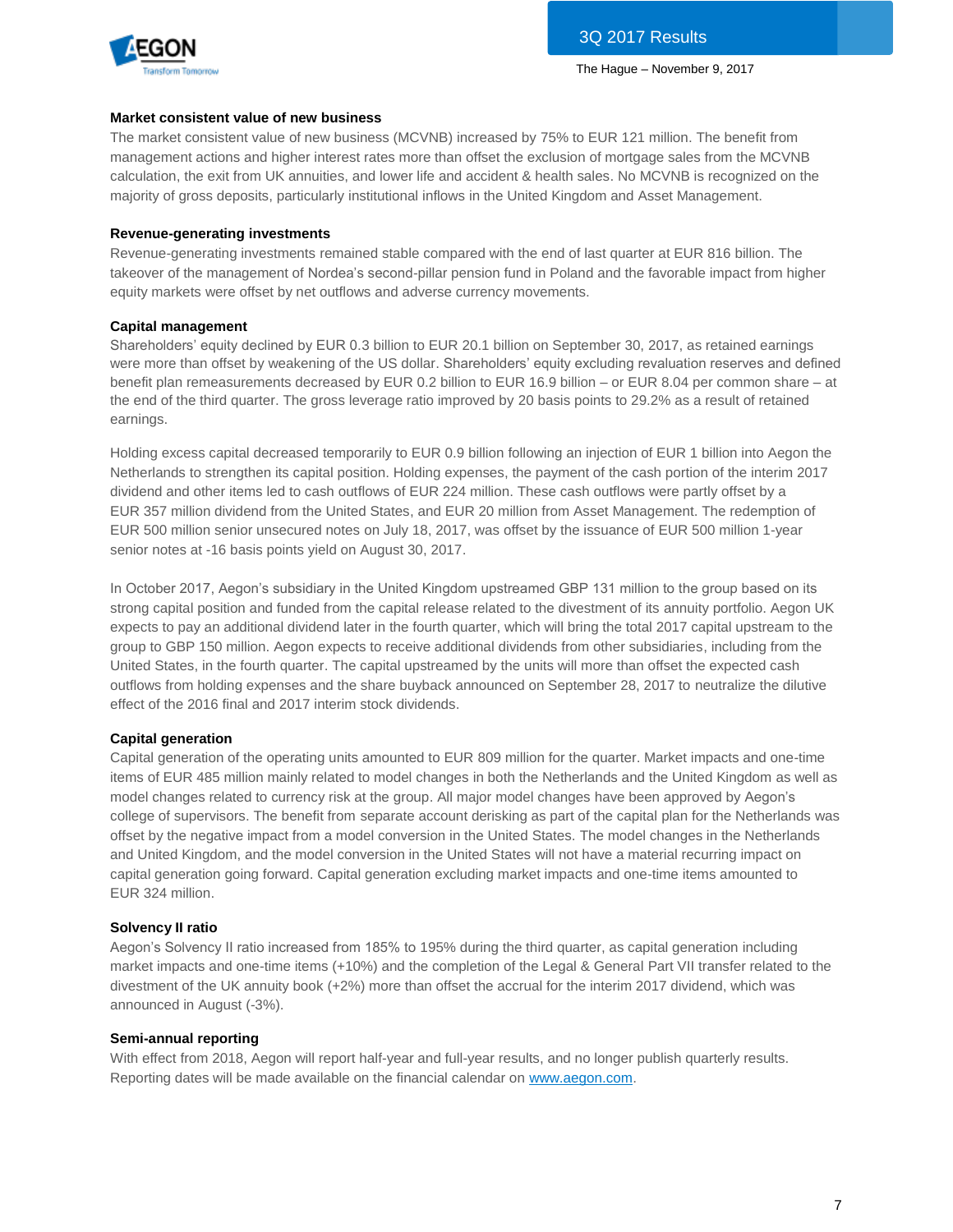

## **Financial overview, 3Q 2017 geographically**

|                                                    |          |        |      |                         | Holding,           |       |
|----------------------------------------------------|----------|--------|------|-------------------------|--------------------|-------|
|                                                    |          |        |      |                         | other              |       |
|                                                    |          |        |      |                         | Asset activities & |       |
| <b>EUR</b> millions                                | Americas | Europe | Asia | Management eliminations |                    | Total |
| Underlying earnings before tax by line of business |          |        |      |                         |                    |       |
| Life                                               | 146      | 99     | 18   |                         |                    | 263   |
| Individual savings and retirement products         | 135      |        | (3)  |                         |                    | 132   |
| Pensions                                           | 95       | 60     |      |                         |                    | 155   |
| Non-life                                           |          | 15     |      |                         |                    | 15    |
| Asset Management                                   |          |        |      | 30                      |                    | 30    |
| Other                                              |          | 3      | (1)  |                         | (41)               | (39)  |
| Underlying earnings before tax                     | 376      | 177    | 14   | 30                      | (41)               | 556   |
| Fair value items                                   | 142      | 7      | 1    |                         | 8                  | 159   |
| Realized gains / (losses) on investments           | 90       | 41     | 3    |                         |                    | 135   |
| Net impairments                                    | 6        | (2)    |      |                         |                    | 4     |
| Other income / (charges)                           | (312)    | 98     | (19) | (1)                     |                    | (233) |
| Run-off businesses                                 | (3)      |        |      |                         |                    | (3)   |
| Income before tax                                  | 300      | 322    | ۰    | 30                      | (34)               | 618   |
| Income tax                                         | (69)     | (77)   | (2)  | (10)                    | 9                  | (149) |
| Net income / (loss)                                | 231      | 245    | (2)  | 20                      | (25)               | 469   |
| Net underlying earnings                            | 279      | 137    | 7    | 20                      | (31)               | 412   |

| <b>Employee numbers</b>                                              |          |       |                   |
|----------------------------------------------------------------------|----------|-------|-------------------|
|                                                                      | Sep. 30, |       | Jun. 30, Dec. 31, |
|                                                                      | 2017     | 2017  | 2016              |
| <b>Employees</b>                                                     | 29.709   |       | 29.657 29.380     |
| of which Aegon's share of employees in joint ventures and associates | 6,312    | 6,146 | 5.944             |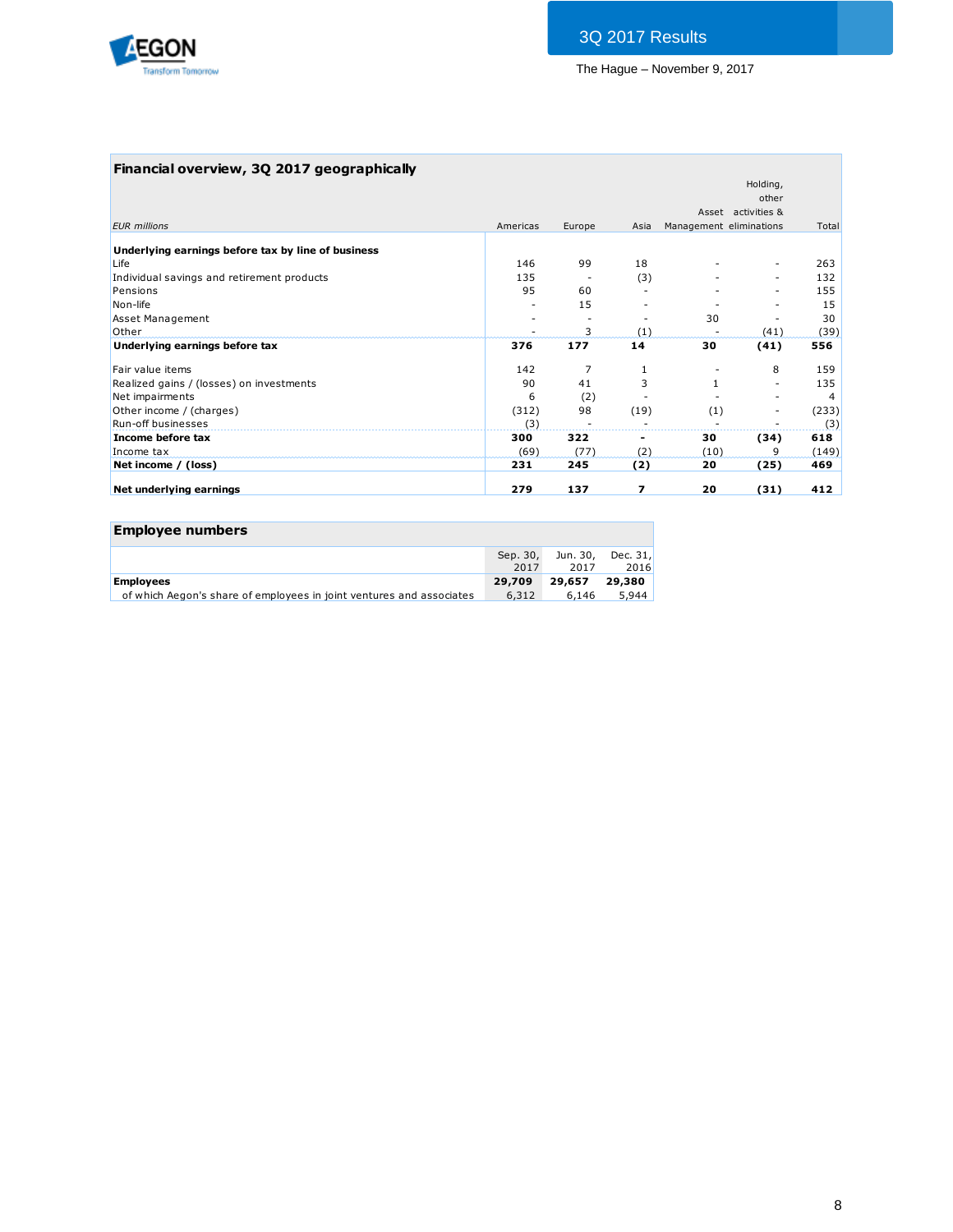

## Americas

- **Underlying earnings before tax increase by 28% to USD 438 million, mostly driven by a significant improvement in claims experience, favorable equity markets and lower expenses**
- Net income strongly increases to USD 272 million, with favorable hedging results and realized gains **offsetting the adverse impact from assumption changes and model updates**
- **Gross deposits amount to USD 9.7 billion; net outflows of USD 13.4 billion mainly as a result of contract discontinuances in the retirement business acquired from Mercer**

## **Execution of strategy**

Expense savings are an important element of Aegon's five-part plan to increase the return on capital for its business in the US. Expense savings initiatives, including a voluntary separation plan and the closure of locations, have led to annual run-rate expense savings of USD 144 million since the beginning of 2016. Aegon is therefore well on track to achieve USD 150 million run-rate expense savings by the end of 2017, and will implement further expense savings initiatives in the coming quarters to achieve the USD 300 million run-rate expense savings target by the end of 2018.

Aegon held its first ever Hackathon in the United States, which has resulted in the development of 11 prototype digital products and services within 24 hours. This follows the second successful Hackathon in Europe earlier this year. The Hackathons enable employees to work across disciplines and functional lines, and share their creativity and to showcase their skills and expertise in everything from coding to finance. After 24 hours, each team pitched their idea to a jury of Aegon managers. The three winning teams will receive support to bring their customer-centric prototypes to life.

## **Underlying earnings before tax**

Underlying earnings before tax from the Americas in the third quarter of 2017 increased by 28% to USD 438 million as a result of a significant improvement in claims experience, favorable equity markets and lower expenses. Lower expenses were driven by favorable expense items of approximately USD 25 million in the quarter, and expense savings and other management actions as part of the five-part plan.

- Life earnings increased to USD 81 million, mainly as a result of a strong improvement in mortality experience and lower expenses. Claims experience for the third quarter was generally in line with expectations, while lower expenses resulted from expense savings as well as favorable expense items. This quarter included a negative intangible adjustment of USD 15 million related to lower reinvestment yields.
- Earnings from Accident & Health increased by 23% to USD 83 million, mainly driven by an improvement in claims experience. Claims experience this quarter was USD 24 million favorable to expectations and mainly driven by seasonality in supplemental health claims.
- Earnings from Retirement Plans increased by 7% to USD 86 million primarily due to higher fee revenue resulting from favorable equity market performance, and favorable expense items.
- Mutual Fund earnings increased by 9% to USD 15 million, mostly driven by higher fee revenue resulting from favorable equity market performance.
- Earnings from Variable Annuities declined slightly to USD 109 million, as higher fee revenue resulting from favorable equity market performance was offset by the non-recurrence of last year's favorable claims experience and higher trail commissions.
- Earnings from Fixed Annuities declined by 6% to USD 38 million in line with the reduction in account balances.
- Stable Value Solutions earnings were up by 9% to USD 26 million as a result of lower hedging costs.
- Earnings from Latin America increased to USD 2 million, as a result of growth in the Brazilian joint venture.

#### **Net income**

Net income from Aegon's businesses in the Americas strongly increased to USD 272 million in the third quarter. This strong increase was mainly driven by an improvement of fair value items and a realized gain on the sale of an equity investment, partly offset by a charge for assumption changes and model updates.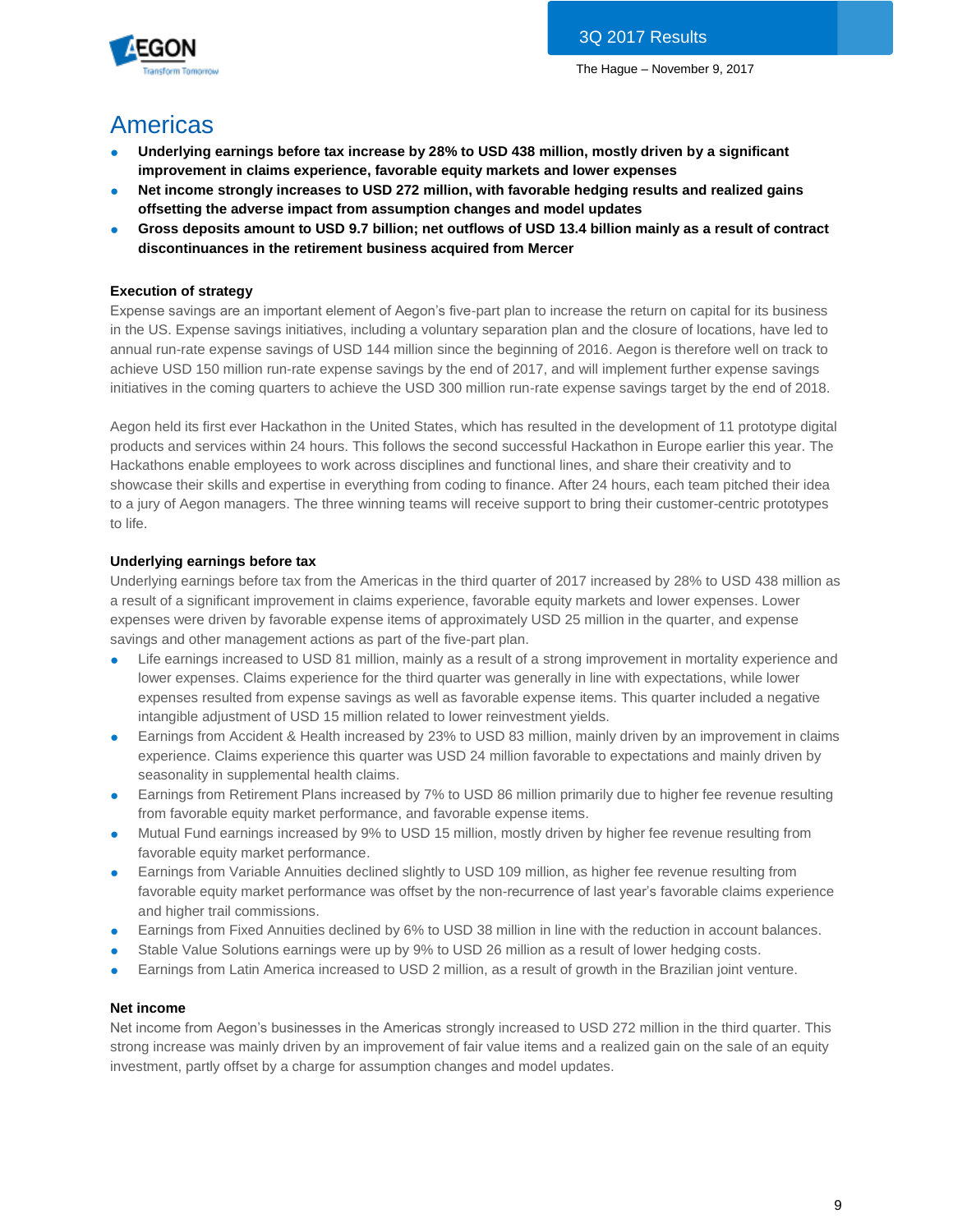

The results from fair value items amounted to a gain of USD 157 million.

- The gain on fair value hedges without an accounting match under IFRS was USD 51 million. This result was better than anticipated, driven by the impact of adjustments to the macro equity hedge program in combination with higher equity markets and low volatility. Given the current market conditions, the macro equity hedge program was changed throughout this year to a 100% option-based program in order to benefit from historically low volatility and to reduce the running cost of the hedge program.
- Fair value hedges with an accounting match, which includes the hedges on Aegon's GMWB variable annuities, produced a gain of USD 58 million mainly as a result of tightening credit spreads.
- The results on fair value investments amounted to a benefit of USD 48 million, driven by higher valuations of real estate investments.

Other charges of USD 347 million were mainly caused by a charge of USD 280 million from the conversion of the largest block of universal life business to a new model. The model allows for modeling policyholder behavior and other assumptions on a policy-by-policy basis. Other assumption changes and model updates led to a charge of USD 58 million. The combined assumption changes and model updates will not have a material recurring impact on earnings and capital generation going forward.

Realized gains on investments of USD 101 million resulted from the divestment of an equity investment. Net recoveries amounted to USD 7 million and mainly related to residential mortgage backed securities and commercial mortgage loans. The run-off businesses reported a loss of USD 2 million, which was in line with expectations following the sale of the majority of the run-off businesses in the second quarter of this year.

#### **Return on capital**

The return on average capital invested in Aegon's businesses in the Americas in the third quarter of 2017, excluding revaluation reserves and defined benefit plan remeasurements, increased by 190 basis points to 8.8% as a result of higher net underlying earnings. Return on capital of Aegon's businesses excludes the benefit of leverage at the holding.

#### **Operating expenses**

Operating expenses decreased by 3% to USD 416 million as expense savings and favorable expense items more than offset higher project-related expenses. Favorable expense items reduced the expense level by approximately USD 25 million compared with the expected run-rate level.

#### **Sales**

Gross deposits declined by 8% to USD 9.7 billion. Retirement Plan deposits of USD 7.3 billion were lower as a result of large takeover deposits in third quarter 2016 that did not recur. Gross deposits in Variable Annuities were down to USD 0.7 billion, mainly caused by lower market demand as a result of the implementation of the Department of Labor fiduciary rule and partners deciding to offer their own variable annuity solutions. Variable annuities without a living benefit guarantee represent 56% of sales this quarter. Deposits in Mutual Funds were up from USD 1.2 billion to USD 1.5 billion, reflecting increased allocation from key distribution partners driven by the above average Morningstar ratings of the funds offered.

Total net outflows amounted to USD 13.4 billion in the third quarter. Net outflows in Retirement Plans amounted to USD 12.8 billion, and included USD 13.6 billion of contract discontinuances in the retirement business acquired from Mercer. These outflows were in line with the guidance provided last quarter, and are driven by conversion of customers to the Transamerica recordkeeping platform. Outflows from this block of business are projected to continue at a similar level in the fourth quarter of 2017. After completion of these conversions at the end of 2017, net deposits are expected to improve substantially and increase as a result of the momentum that Transamerica continues to build in the mega market. Net outflows in Variable Annuities amounted to USD 0.6 billion, mainly caused by lower gross deposits. Net inflows in Mutual Funds of USD 0.3 billion were mainly driven by increased gross deposits. Fixed Annuities experienced net outflows of USD 0.3 billion.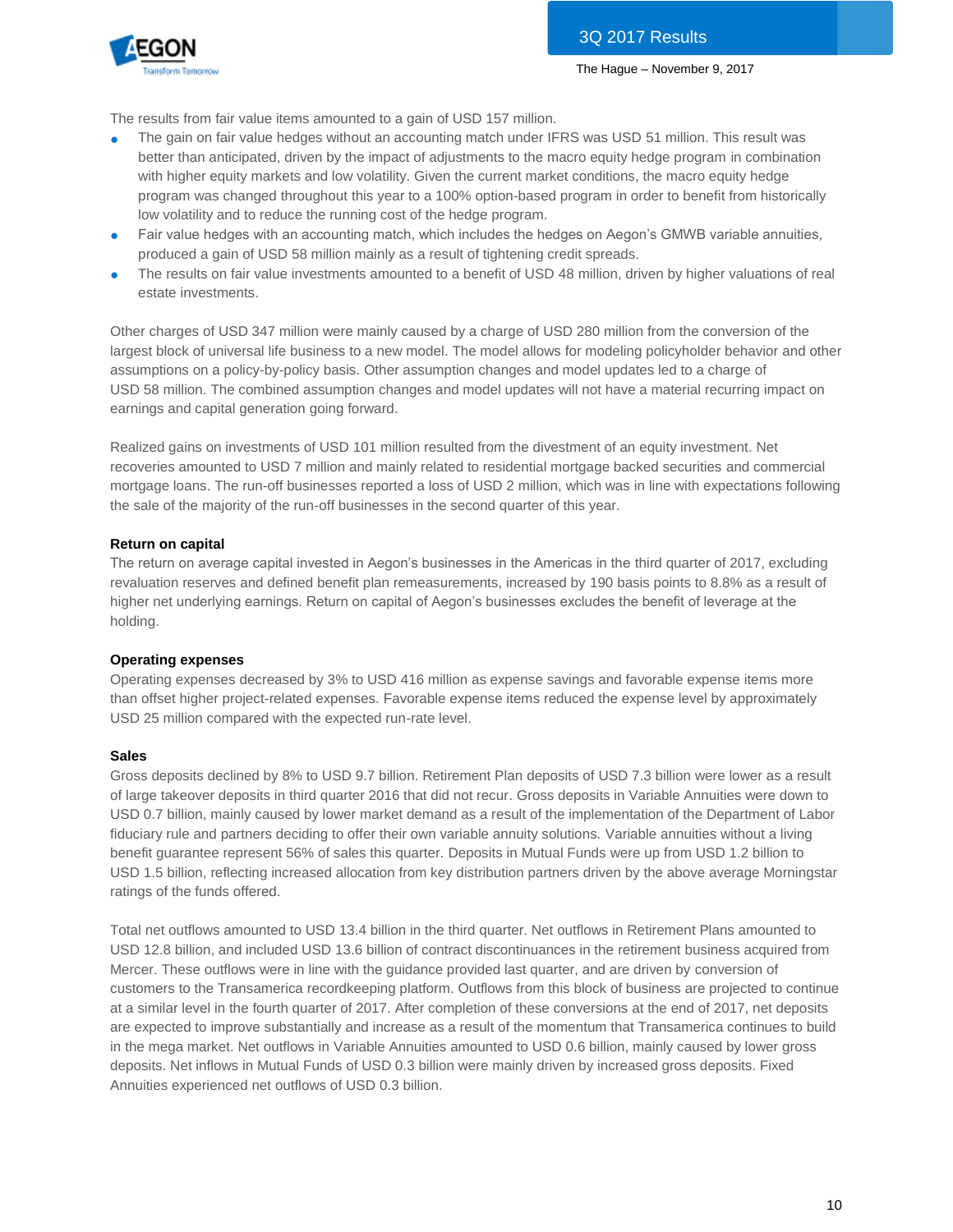

New life sales were down by 6% to USD 133 million, mainly caused by lower term life and indexed universal life sales. This sales decline resulted from a focus on profitability in markets with increased competition.

New premium production for accident & health insurance declined by USD 31 million to USD 180 million, with product exits and lower supplemental health sales more than offsetting higher travel insurance sales. Travel insurance sales are expected to reduce by over 75% as of the first quarter of 2018 and to nil by the end of 2018, as part of the earlier announced strategic decision to exit the Affinity, Direct TV and Direct Mail distribution channels as of January 1, 2018.

#### **Market consistent value of new business**

Market consistent value of new business increased by 55% to USD 97 million mainly as a result of a more favorable product mix and higher interest rates.

#### **Revenue-generating investments**

Revenue-generating investments decreased by 1% compared with last quarter to USD 472 billion. Net outflows more than offset the favorable impact from higher equity markets.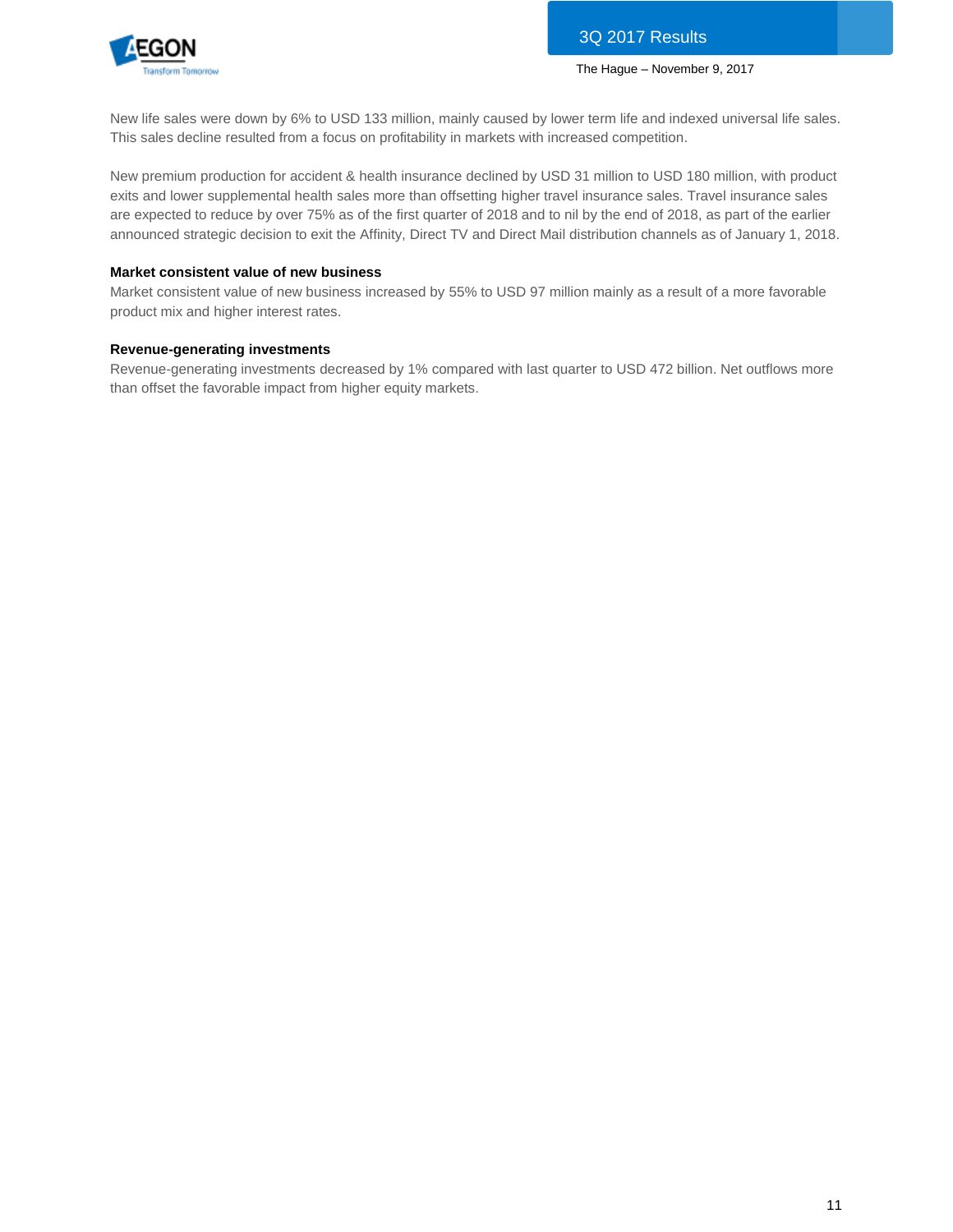

| <b>Americas</b>                                                             |                |          |                     |                |                |                |                   |               |
|-----------------------------------------------------------------------------|----------------|----------|---------------------|----------------|----------------|----------------|-------------------|---------------|
| <b>USD millions</b><br>Notes                                                | 30 2017        | 3Q 2016  | $\frac{0}{0}$       | 2Q 2017        | $\frac{0}{0}$  |                | YTD 2017 YTD 2016 | $\frac{0}{0}$ |
| Underlying earnings before tax by line of business                          |                |          |                     |                |                |                |                   |               |
| Life                                                                        | 81             | 6        | n.m.                | 46             | 76             | 163            | 92                | 77            |
| Accident & Health                                                           | 83             | 67       | 23                  | 65             | 26             | 206            | 131               | 57            |
| <b>Retirement Plans</b>                                                     | 86             | 80       | $\overline{7}$      | 79             | 9              | 235            | 203               | 16            |
| <b>Mutual Funds</b>                                                         | 15             | 13       | $\mathfrak{g}$      | 12             | 20             | 37             | 35                | 5             |
| Variable Annuities                                                          | 109            | 110      | (1)                 | 102            | 6              | 297            | 289               | $\mathbf 3$   |
| <b>Fixed Annuities</b>                                                      | 38             | 40       | (6)                 | 44             | (13)           | 130            | 137               | (5)           |
| Stable Value Solutions                                                      | 26             | 24       | 9                   | 24             | 9              | 73             | 72                | 3             |
| Latin America                                                               | $\overline{2}$ | 1        | 47                  | 2              | (29)           | $\overline{4}$ | $\mathbf{1}$      | n.m.          |
| Underlying earnings before tax                                              | 438            | 342      | 28                  | 374            | $17\,$         | 1,146          | 960               | 19            |
| Fair value items                                                            | 157            | 35       | n.m.                | (36)           | n.m.           | 99             | (329)             | n.m.          |
| Realized gains / (losses) on investments                                    | 101            | (35)     | n.m.                | 21             | n.m.           | 133            | 6                 | n.m.          |
| Net impairments                                                             | $\overline{7}$ | 13       | (46)                | 5              | 42             | 8              | (39)              | n.m.          |
| Other income / (charges)                                                    | (347)          | (121)    | (186)               | 247            | n.m.           | (103)          | (82)              | (25)          |
| Run-off businesses                                                          | (2)            | 9        | n.m.                | 11             | n.m.           | 42             | 61                | (31)          |
| Income before tax                                                           | 354            | 244      | 45                  | 622            | (43)           | 1,325          | 577               | 130           |
| Income tax                                                                  | (82)           | (92)     | $\boldsymbol{\eta}$ | (186)          | 56             | (359)          | (128)             | (181)         |
| Net income / (loss)                                                         | 272            | 152      | 79                  | 436            | (38)           | 966            | 448               | 115           |
| Net underlying earnings                                                     | 326            | 246      | 32                  | 274            | 19             | 846            | 702               | 20            |
| Commissions and expenses                                                    | 924            | 1,122    | (B)                 | 1,067          | (13)           | 3,049          | 3,359             | (9)           |
| of which operating expenses                                                 | 416            | 430      | (3)                 | 466            | (11)           | 1,329          | 1,358             | (2)           |
|                                                                             |                |          |                     |                |                |                |                   |               |
| Gross deposits (on and off balance) by line of business<br>10 <sup>10</sup> |                |          |                     |                |                |                |                   |               |
| Life                                                                        | 1              | 1        | $\mathbf{1}$        | $\overline{2}$ | (8)            | 5              | 6                 | (22)          |
| <b>Retirement Plans</b>                                                     | 7,310          | 8,159    | (D)                 | 7,835          | (7)            | 26,516         | 28,026            | (5)           |
| <b>Mutual Funds</b>                                                         | 1,486          | 1,153    | 29                  | 1,495          | (1)            | 4,304          | 4,171             | 3             |
| Variable Annuities                                                          | 742            | 1,078    | (31)                | 846            | (2)            | 2,465          | 3,429             | (28)          |
| <b>Fixed Annuities</b>                                                      | 71             | 71       | $\mathbf{1}$        | 83             | (13)           | 244            | 199               | 22            |
| Latin America                                                               | 43             | 3        | n.m.                | 16             | 166            | 63             | 7                 | n.m.          |
| <b>Total gross deposits</b>                                                 | 9,654          | 10,466   | (8)                 | 10,276         | (6)            | 33,596         | 35,840            | (6)           |
| Net deposits (on and off balance) by line of business<br>10                 |                |          |                     |                |                |                |                   |               |
| Life                                                                        | (8)            | (15)     | 49                  | (8)            | $\overline{7}$ | (24)           | (34)              | 30            |
| <b>Retirement Plans</b>                                                     | (12, 849)      | (3,883)  | n.m.                | (1, 596)       | n.m.           | (13, 819)      | 1,547             | n.m.          |
| <b>Mutual Funds</b>                                                         | 304            | 87       | n.m.                | 186            | 63             | 217            | 456               | (52)          |
| Variable Annuities                                                          | (568)          | (56)     | n.m.                | (508)          | (2)            | (1,536)        | 167               | n.m.          |
| <b>Fixed Annuities</b>                                                      | (267)          | (274)    | 3                   | (310)          | 14             | (896)          | (956)             | 6             |
| Latin America                                                               | 35             | 1        | n.m.                | 9              | n.m.           | 45             | $\overline{2}$    | n.m.          |
| Total net deposits excluding run-off businesses                             | (13, 353)      | (4, 141) | n.m.                | (2,227)        | n.m.           | (16, 013)      | 1,181             | n.m.          |
| Run-off businesses                                                          | (81)           | (264)    | 69                  | (84)           | 3              | (341)          | (647)             | 47            |
| Total net deposits / (outflows)                                             | (13, 434)      | (4, 405) | n.m.                | (2,311)        | n.m.           | (16, 354)      | 534               | n.m.          |
| <b>New life sales</b><br>10                                                 |                |          |                     |                |                |                |                   |               |
| Life single premiums                                                        | 25             | 28       | (9)                 | 23             | 8              | 75             | 89                | (16)          |
| Life recurring premiums annualized                                          | 131            | 139      | (6)                 | 135            | (3)            | 398            | 447               | (11)          |
| Total recurring plus 1/10 single                                            | 133            | 142      | (6)                 | 137            | (3)            | 405            | 456               | (11)          |
| Life                                                                        | 106            | 127      | (16)                | 126            | (16)           | 354            | 421               | (16)          |
| Latin America                                                               | 27             | 15       | 81                  | 11             | 146            | 51             | 36                | 42            |
| Total recurring plus 1/10 single                                            | 133            | 142      | (6)                 | 137            | (3)            | 405            | 456               | (11)          |
| New premium production accident and health insurance                        | 180            | 211      | (15)                | 212            | (15)           | 659            | 693               | (5)           |

## **Revenue-generating investments**

|                                             | Sep. 30, | Jun. 30, |               | Dec. 31, |                |
|---------------------------------------------|----------|----------|---------------|----------|----------------|
|                                             | 2017     | 2017     | $\frac{0}{0}$ | 2016     | $\frac{0}{0}$  |
| Revenue-generating investments (total)      | 471,601  | 474,172  | (1)           | 464,595  | $\overline{a}$ |
| Investments general account                 | 89,552   | 89,120   |               | 98,145   | (9)            |
| Investments for account of policyholders    | 121,890  | 118,864  |               | 113,223  | 8              |
| Off balance sheet investments third parties | 260,160  | 266,188  | (2)           | 253,227  | 3              |
|                                             |          |          |               |          |                |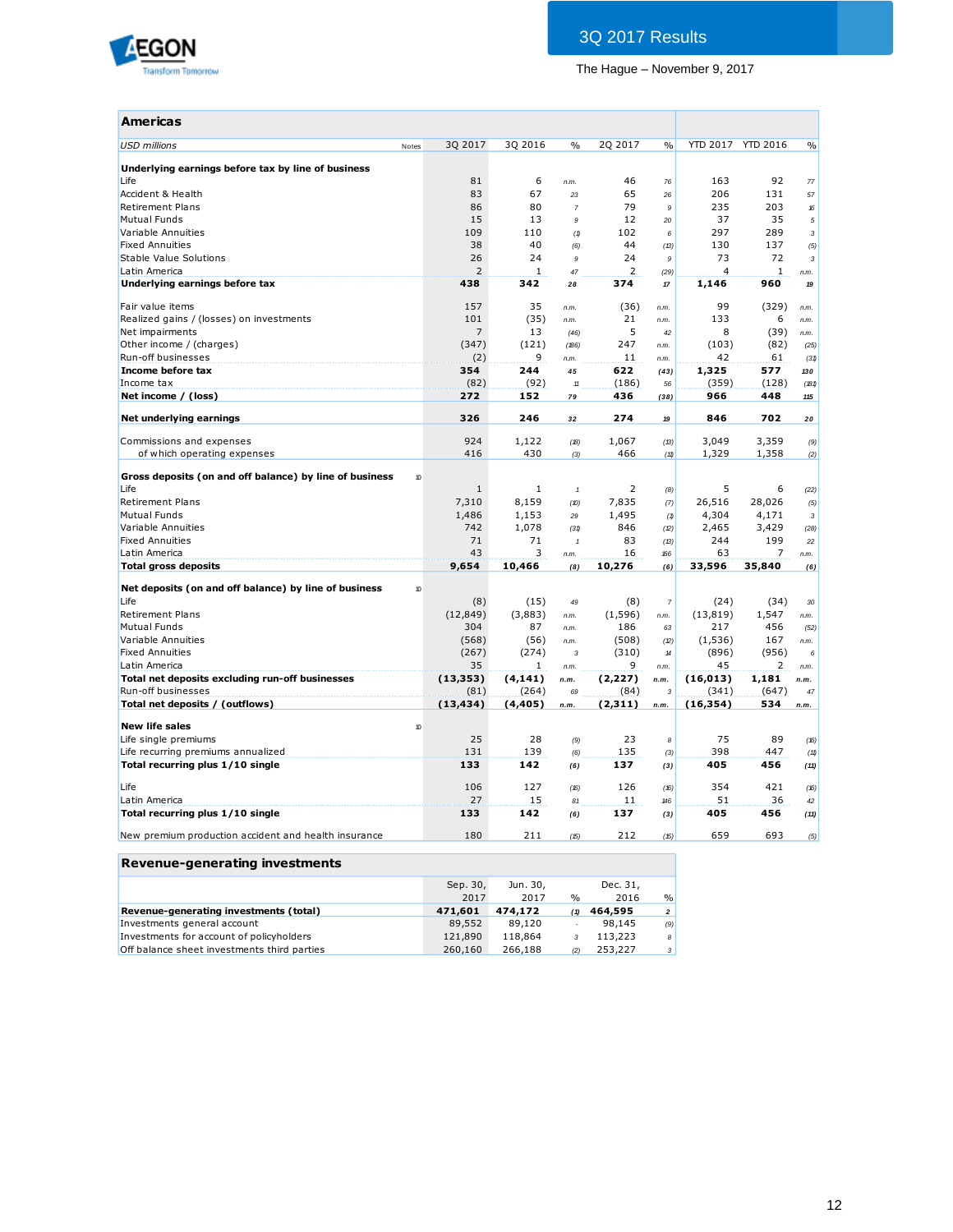

## Europe

- **Underlying earnings before tax increase by 17% to EUR 177 million, mainly driven by the UK**
- **Net income grows by 8% to EUR 245 million, reflecting positive assumption changes and model updates**
- **Gross deposits more than triple to EUR 9.6 billion, driven by UK platform sales**

#### **Execution of strategy**

In its established markets in the Netherlands and the United Kingdom, Aegon aims to improve its customer experience by introducing digital innovations and capturing a larger share of the customer value chain.

In the Netherlands, Aegon's defined contribution pension solutions (PPI) reached EUR 1.7 billion in assets under management, reflecting the success of its strategic shift to fee-based products. Aegon's strong position in the Dutch mortgage market was underpinned by a record production of EUR 2.6 billion in the third quarter.

In the United Kingdom, the broad product mix and omni-channel distribution strategy support Aegon's position as the leading platform provider in the market. The platform business continued to perform well, as assets on the platform reached a record high of GBP 110 billion in the quarter. This increase was driven by net inflows of GBP 1.4 billion, upgrade of customer assets to the platform of GBP 1.1 billion and favorable equity markets. Since the start of the program, over GBP 9 billion of customer assets have been upgraded to the platform, of which GBP 3 billion this year. A further milestone in Aegon's transformation in the United Kingdom was the finalization of the divestment of its own annuity book, following the completion of the Legal & General Part VII transfer in September.

Aegon focuses on profitable growth in CEE and Spain & Portugal, where it aims to grow mostly in protection products. In the third quarter, protection products and product riders represented 48% of CEE's life sales, up from 43% last year. The third quarter results clearly demonstrate the benefits from the continued shift towards these products, with an increase in underwriting results in both CEE and Spain & Portugal.

### **Underlying earnings before tax**

Underlying earnings before tax from Aegon's operations in Europe increased by 17% compared with the third quarter of 2016 to EUR 177 million. Higher fee revenue in the United Kingdom due to favorable equity markets, and increased underwriting results in all regions were partly offset by lower investment income in the Netherlands.

- Earnings in the Netherlands were stable at EUR 132 million. Life & Savings earnings declined to EUR 71 million, mainly caused by lower investment income in Life due to interest rate resets on mortgages, and an increased level of prepayments. Earnings from Pensions increased to EUR 48 million as a result of higher rental income. Non-life earnings returned to a profit of EUR 10 million, following favorable claims experience in the property & casualty portfolio, supported by management actions, while last year was affected by weather-related claims. In addition, positive results on previous accident years in disability insurance were driven by a EUR 5 million provision release.
- In the United Kingdom, earnings increased strongly to EUR 25 million. Life earnings increased to EUR 16 million, driven by growth of the protection business and higher investment income. Earnings from Pensions increased to EUR 9 million as a result of increased fee revenue driven by higher equity markets.
- CEE's earnings were up by 31% to EUR 16 million. This strong increase was driven by higher non-life results in Hungary, increased fees from the Polish pension fund business, and improved underwriting results in Slovakia.
- Earnings in Spain & Portugal rose to EUR 4 million as a result of higher life results, especially in the joint venture in Portugal, and improved health results in Spain.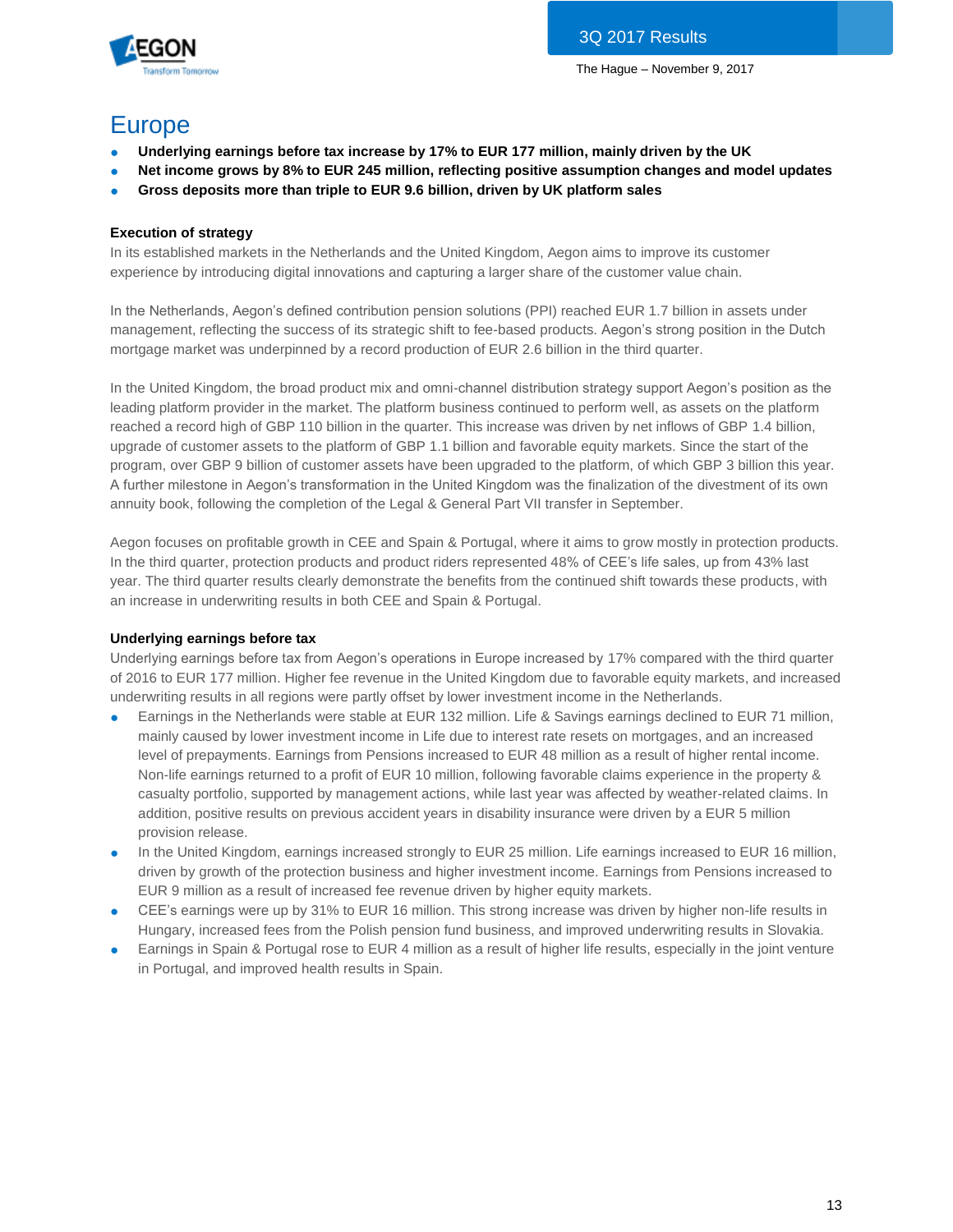

#### **Net income**

Net income from Aegon's businesses in Europe amounted to a profit of EUR 245 million. The gain from fair value items was EUR 7 million. Strong real estate revaluations and a positive result on the guarantee provision in the Netherlands were offset by negative fair value changes on equity hedges in the United Kingdom, together with interest rate and credit spread hedges in the Netherlands to protect Aegon's capital position. Realized gains totaled EUR 41 million, and were mainly related to gains on bonds to optimize the general account investment portfolio following the divestment of the annuity book. Other income of EUR 98 million reflects positive assumption changes and model updates in the Netherlands related to the guarantee provision. In the United Kingdom, the impairment of intangibles of EUR 36 million related to the announced sale of Aegon Ireland and EUR 15 million integration expenses for Cofunds were offset by a provision release, expense reserve release and other items. The expense reserve release related to the divested annuity business following the completion of the Legal & General Part VII transfer.

#### **Return on capital**

The return on average capital invested in Aegon's businesses in Europe decreased by 80 basis points to 6.4% excluding revaluation reserves and defined benefit plan remeasurements. Return on capital of Aegon's businesses excludes the benefit of leverage at the holding. The return on capital was negatively impacted by the EUR 1 billion capital injection to strengthen the Solvency II capital position in the Netherlands. For the Netherlands, return on capital for the quarter stood at 7.5%. The return in the United Kingdom was 3.9%, in CEE 14.2% and in Spain & Portugal 1.1%.

#### **Operating expenses**

Operating expenses increased by 13% to EUR 399 million. The main reason for this was the acquisition of Cofunds in the United Kingdom, which was not included in the same quarter last year. Furthermore, the third quarter of 2017 included EUR 19 million of integration and restructuring expenses primarily related to the aforementioned Cofunds integration. On a comparable basis, expenses increased 1% as expense savings in the Netherlands on the existing business were more than offset by investments in growth businesses.

#### **Sales**

Gross deposits more than tripled to EUR 9.6 billion. This strong performance was the result of higher UK platform deposits and savings deposits in the Netherlands. Gross deposits in the United Kingdom were up from EUR 1.3 billion to EUR 7.7 billion, driven by retail platform sales of EUR 2.4 billion as well as strong institutional deposits of EUR 4.8 billion which can fluctuate. Continued strong performance of Aegon's online bank Knab led to an increase in the Netherlands to EUR 1.8 billion. Gross deposits in CEE increased to EUR 80 million, largely as a result of an increase of pension deposits in Romania and Hungary.

Net deposits for Europe increased to EUR 1.0 billion and reflect increased net inflows on the platform in the United Kingdom. In the Netherlands, net inflows at Knab and PPI were offset by the phasing-out of a legacy savings product at Aegon Bank.

Production of mortgages in the Netherlands in the third quarter of 2017 was a record high at EUR 2.6 billion, of which EUR 1.4 billion was related to third-party investor demand through the Dutch Mortgage Fund.

New life sales declined by 1% to EUR 63 million in the third quarter. This movement was caused by the divestment of the annuity business in the United Kingdom last year, although it was largely compensated for by strong growth in CEE, particularly in Turkey, and in Spain & Portugal, which was driven by the joint ventures with Santander.

New premium production for accident & health was stable at EUR 5 million. New premium production for general insurance increased by 14% to EUR 23 million, supported by a portfolio acquisition in Hungary.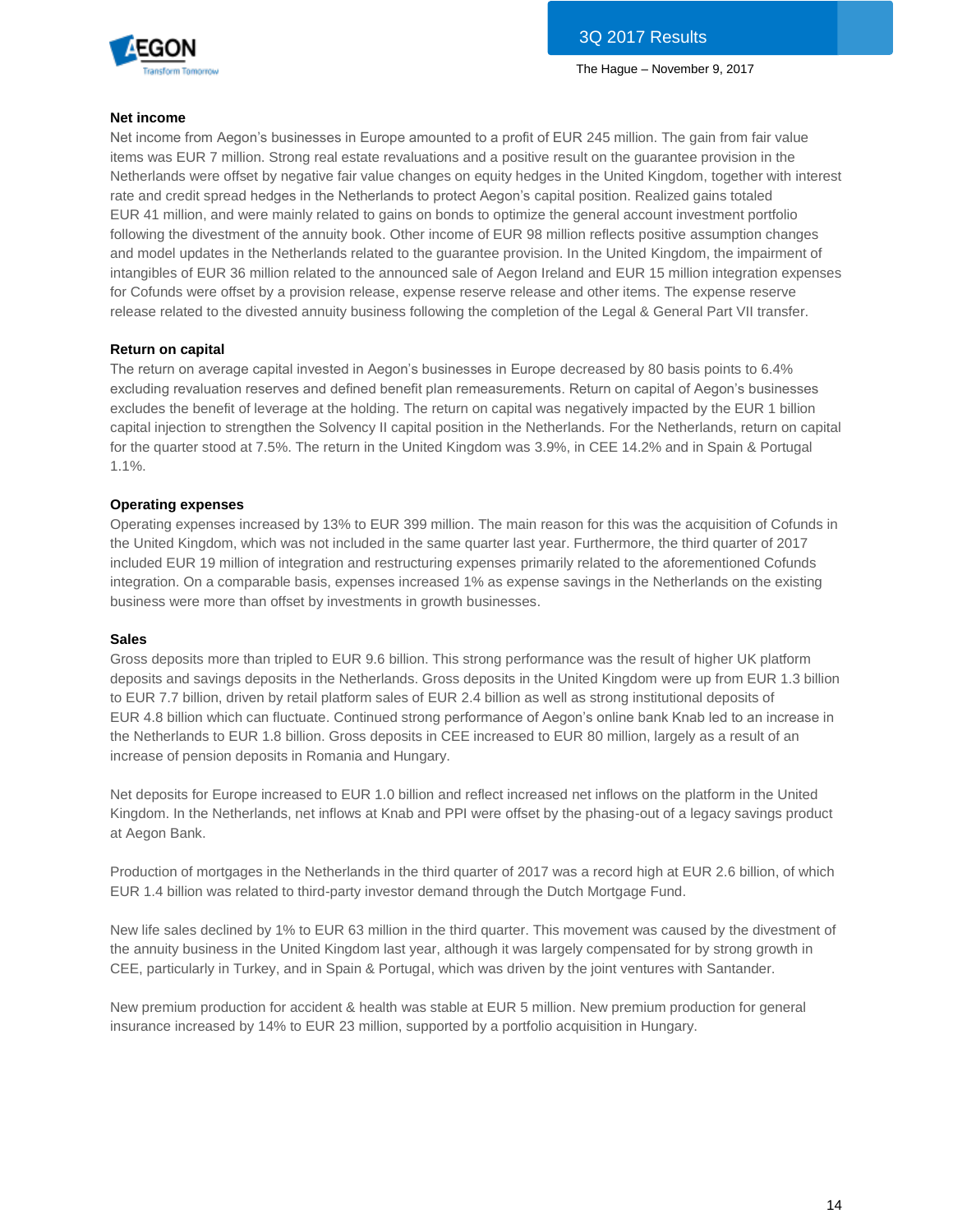

#### **Market consistent value of new business**

The market consistent value of new business in Europe nearly doubled to EUR 28 million. In Spain & Portugal and CEE, MCVNB increased strongly due to business growth, while in the United Kingdom the improvement was driven by the platform business, reflecting economies of scale. This was partly offset by a reduction in the value of new business in the Netherlands, which was largely due to the exclusion of mortgage sales from the MCVNB calculation as of this year.

#### **Revenue-generating investments**

Revenue-generating investments increased by 2% in the third quarter to EUR 269 billion. Off-balance sheet investments increased, reflecting the positive effect of the acquisition of Nordea's second-pillar pension fund in Poland as well as favorable market movements and net inflows in the United Kingdom.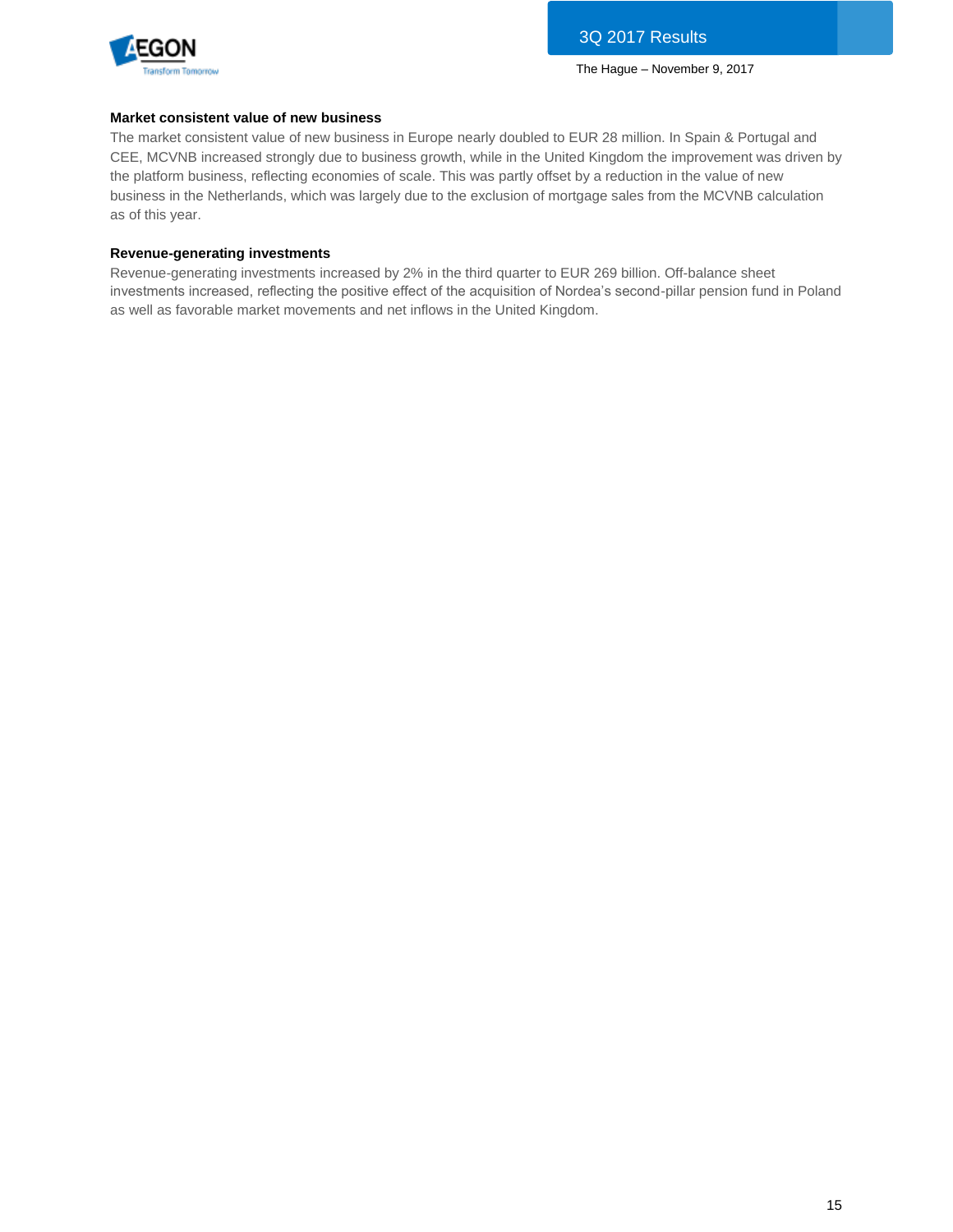

| <b>Europe</b>                                        |                 |                |                |                                   |                      |                |                 |                 |                  |
|------------------------------------------------------|-----------------|----------------|----------------|-----------------------------------|----------------------|----------------|-----------------|-----------------|------------------|
| <b>EUR</b> millions                                  | Notes           | 3Q 2017        | 3Q 2016        | $\frac{0}{0}$                     | 2Q 2017              | $\frac{0}{0}$  | <b>YTD 2017</b> | <b>YTD 2016</b> | $\frac{0}{0}$    |
|                                                      |                 |                |                |                                   |                      |                |                 |                 |                  |
| Underlying earnings before tax                       |                 |                |                |                                   |                      |                |                 |                 |                  |
| The Netherlands                                      |                 | 132            | 133            | (1)                               | 136                  | (3)            | 385             | 400             | (4)              |
| United Kingdom                                       |                 | 25             | 5              | n.m.                              | 35                   | (28)           | 93              | 35              | 164              |
| Central & Eastern Europe                             |                 | 16             | 12             | 31                                | 19                   | (15)           | 53              | 41              | 27               |
| Spain & Portugal                                     |                 | $\overline{4}$ | $\mathbf{1}$   | n.m.                              | 5                    | (22)           | 10              | 5               | 110              |
| Underlying earnings before tax                       |                 | 177            | 151            | 17                                | 195                  | (9)            | 541             | 481             | 12               |
| Fair value items                                     |                 | 7              | 49             | (85)                              | (165)                | n.m.           | (213)           | (212)           | (1)              |
| Realized gains / (losses) on investments             |                 | 41             | 49             | (16)                              | 89                   | (54)           | 197             | 290             | (32)             |
| Net impairments                                      |                 | (2)            | (6)            | 73                                | (3)                  | 42             | (9)             | (10)            | $\sqrt{5}$       |
| Other income / (charges)                             | $5\phantom{.0}$ | 98             | 52             | 90                                | 64                   | 54             | 170             | (648)           | n.m.             |
| Income before tax                                    |                 | 322            | 296            | $\mathbf q$                       | 180                  | 79             | 685             | (100)           | n.m.             |
| Income tax                                           |                 | (77)           | (68)           | (14)                              | (45)                 | (71)           | (175)           | (79)            | (20)             |
| Net income / (loss)                                  |                 | 245            | 228            | 8                                 | 135                  | 82             | 510             | (179)           | n.m.             |
|                                                      |                 |                |                |                                   |                      |                |                 |                 |                  |
| Net underlying earnings                              |                 | 137            | 132            | 4                                 | 152                  | (10)           | 416             | 387             | $\overline{7}$   |
| Commissions and expenses                             |                 | 524            | 497            | 6                                 | 545                  | (4)            | 1,608           | 1,563           | 3                |
| of which operating expenses                          |                 | 399            | 354            | 13                                | 412                  | (3)            | 1,206           | 1,083           | $11$             |
|                                                      |                 |                |                |                                   |                      |                |                 |                 |                  |
| Gross deposits (on and off balance)                  | 10              |                |                |                                   |                      |                |                 |                 |                  |
| The Netherlands                                      |                 | 1,827          | 1,417          | 29                                | 1,877                | (3)            | 5,726           | 4,784           | 20               |
| United Kingdom                                       |                 | 7,692          | 1,280          | n.m.                              | 10,042               | (23)           | 25,691          | 4,305           | n.m.             |
| Central & Eastern Europe                             |                 | 80             | 65             | 22                                | 81                   | (1)            | 230             | 191             | 20               |
| Spain & Portugal                                     |                 | 5              | 7              | (23)                              | 7                    | (22)           | 18              | 18              | $\overline{c}$   |
| <b>Total gross deposits</b>                          |                 | 9,604          | 2,769          | n.m.                              | 12,007               | (20)           | 31,665          | 9,298           | n.m.             |
| Net deposits (on and off balance)                    | 10              |                |                |                                   |                      |                |                 |                 |                  |
| The Netherlands                                      |                 | (31)           | 289            |                                   | 353                  |                | 733             | 1,516           |                  |
| United Kingdom                                       |                 | 1,009          |                | n.m.                              | 1,492                | n.m.           | 2,814           |                 | (52)             |
|                                                      |                 |                | (381)<br>46    | n.m.                              |                      | (32)           | 151             | (802)<br>125    | n.m.             |
| Central & Eastern Europe                             |                 | 52<br>3        | 5              | $\mathcal B$                      | 53<br>$\overline{4}$ | (1)            |                 |                 | 21               |
| Spain & Portugal<br>Total net deposits / (outflows)  |                 | 1,033          | (41)           | (30)                              | 1,901                | (16)           | 11<br>3,709     | 10<br>849       | $11$             |
|                                                      |                 |                |                | n.m.                              |                      | (46)           |                 |                 | n.m.             |
| <b>New life sales</b>                                | 6, 10           |                |                |                                   |                      |                |                 |                 |                  |
| Life single premiums                                 |                 | 216            | 285            | (24)                              | 198                  | 9              | 643             | 894             | (28)             |
| Life recurring premiums annualized                   |                 | 42             | 36             | $\ensuremath{\mathcal{T}}\xspace$ | 45                   | (8)            | 131             | 135             | (2)              |
| Total recurring plus 1/10 single                     |                 | 63             | 64             | (1)                               | 65                   | (2)            | 195             | 224             | (13)             |
| Life                                                 |                 | 48             | 50             | (4)                               | 50                   | (5)            | 148             | 167             | (11)             |
| Pensions                                             |                 | 16             | 15             | $\mathfrak g$                     | 15                   | 6              | 48              | 57              | (16)             |
| Total recurring plus 1/10 single                     |                 | 63             | 64             | (1)                               | 65                   | (2)            | 195             | 224             | (13)             |
| The Netherlands                                      |                 | 21             | 21             | (1)                               | 21                   |                | 70              | 83              | (16)             |
| United Kingdom                                       |                 | 10             | 18             | (46)                              | 9                    | $\overline{7}$ | 27              | 56              | (52)             |
| Central & Eastern Europe                             |                 | 21             | 17             | 21                                | 21                   | (1)            | 62              | 57              | $\boldsymbol{9}$ |
| Spain & Portugal                                     |                 | 12             | $\overline{7}$ | 55                                | 13                   | (14)           | 36              | 28              | 30               |
| Total recurring plus 1/10 single                     |                 | 63             | 64             | (1)                               | 65                   | (2)            | 195             | 224             | (13)             |
|                                                      |                 |                |                |                                   |                      |                |                 |                 |                  |
| New premium production accident and health insurance |                 | 5              | 5              |                                   | 6                    | (D)            | 28              | 24              | 18               |
| New premium production general insurance             |                 | 23             | 20             | $\boldsymbol{\mu}$                | 30                   | (24)           | 80              | 71              | 12               |
| Revenue-generating investments                       |                 |                |                |                                   |                      |                |                 |                 |                  |

| <u>Kevenae generating investments</u>       |          |          |                          |          |               |
|---------------------------------------------|----------|----------|--------------------------|----------|---------------|
|                                             | Sep. 30, | Jun. 30, |                          | Dec. 31, |               |
|                                             | 2017     | 2017     | $\%$                     | 2016     | $\frac{0}{0}$ |
| Revenue-generating investments (total)      | 268.825  | 264,636  | 2                        | 164,487  | 63            |
| Investments general account                 | 57,458   | 57,079   |                          | 58,264   | (1)           |
| Investments for account of policyholders    | 93,977   | 94.071   | $\overline{\phantom{a}}$ | 96,276   | (2)           |
| Off balance sheet investments third parties | 117,390  | 113,485  | 3                        | 9,946    | n.m.          |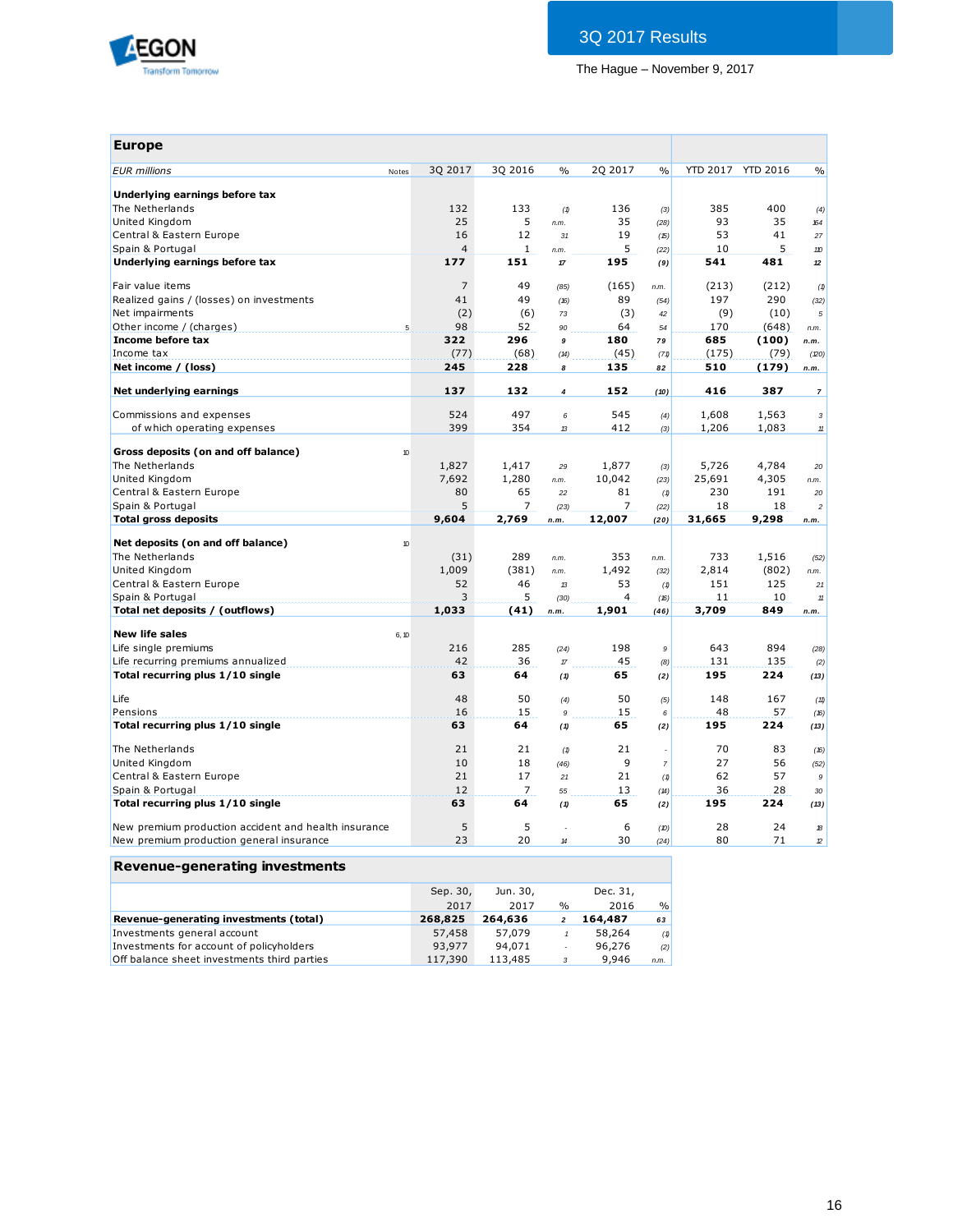

## **Europe Segments, 3Q 2017 geographically**

| United<br>The<br>Netherlands<br><b>EUR</b> millions<br>Underlying earnings before tax<br>geographically by line of business<br>71<br>Life<br>Pensions<br>48<br>14<br>Non-life<br>10<br>Other<br>3<br>132 | Eastern<br>Kingdom<br>Europe<br>16<br>9<br>16<br>25 | Spain &<br>Portugal<br>11<br>1.<br>3<br>3<br>2<br>4 | Europe<br>99<br>60<br>15<br>3<br>177 |
|----------------------------------------------------------------------------------------------------------------------------------------------------------------------------------------------------------|-----------------------------------------------------|-----------------------------------------------------|--------------------------------------|
|                                                                                                                                                                                                          |                                                     |                                                     |                                      |
|                                                                                                                                                                                                          |                                                     |                                                     |                                      |
|                                                                                                                                                                                                          |                                                     |                                                     |                                      |
|                                                                                                                                                                                                          |                                                     |                                                     |                                      |
|                                                                                                                                                                                                          |                                                     |                                                     |                                      |
|                                                                                                                                                                                                          |                                                     |                                                     |                                      |
|                                                                                                                                                                                                          |                                                     |                                                     |                                      |
|                                                                                                                                                                                                          |                                                     |                                                     |                                      |
| Underlying earnings before tax                                                                                                                                                                           |                                                     |                                                     |                                      |
| 25<br>Fair value items                                                                                                                                                                                   | (17)                                                |                                                     | 7                                    |
| 16<br>Realized gains / (losses) on investments                                                                                                                                                           | 26                                                  |                                                     | 41                                   |
| Impairment charges<br>(4)                                                                                                                                                                                |                                                     |                                                     | (4)                                  |
| $\mathcal{P}$<br>Impairment reversals                                                                                                                                                                    |                                                     |                                                     | 2                                    |
| 98<br>Other income / (charges)<br>5                                                                                                                                                                      |                                                     |                                                     | 98                                   |
| Income / (loss) before tax<br>268                                                                                                                                                                        | 33<br>16                                            | 4                                                   | 322                                  |
| (62)<br>Income tax (expense) / benefit                                                                                                                                                                   | (10)                                                | (2)<br>(2)                                          | (77)                                 |
| 206<br>Net income / (loss)                                                                                                                                                                               | 14<br>23                                            | $\overline{2}$                                      | 245                                  |
| Net underlying earnings<br>101                                                                                                                                                                           | 21<br>14                                            | $\overline{\mathbf{2}}$                             | 137                                  |
| 237<br>Commissions and expenses                                                                                                                                                                          | 181<br>64                                           | 42                                                  | 524                                  |
| 212<br>of which operating expenses                                                                                                                                                                       | 129<br>37                                           | 21                                                  | 399                                  |

## **Europe Segments, 3Q 2016 geographically**

|                                          |                    |                   | Central &         |                     |        |
|------------------------------------------|--------------------|-------------------|-------------------|---------------------|--------|
| <b>EUR</b> millions                      | The<br>Netherlands | United<br>Kingdom | Eastern<br>Europe | Spain &<br>Portugal | Europe |
|                                          |                    |                   |                   |                     |        |
| Underlying earnings before tax           |                    |                   |                   |                     |        |
| geographically by line of business       |                    |                   |                   |                     |        |
| Life                                     | 85                 | 6                 | 10                | (2)                 | 99     |
| Pensions                                 | 42                 | (1)               | 2                 |                     | 43     |
| Non-life                                 | (1)                |                   |                   | 4                   | 3      |
| Other                                    | 7                  |                   |                   |                     | 7      |
| Underlying earnings before tax           | 133                | 5                 | 12                | $\mathbf{1}$        | 151    |
| Fair value items                         | 54                 | (4)               |                   |                     | 49     |
| Realized gains / (losses) on investments | 31                 | 17                | 1.                |                     | 49     |
| Impairment charges                       | (7)                |                   |                   |                     | (7)    |
| Impairment reversals                     | 1                  |                   |                   |                     | 1      |
| Other income / (charges)                 | 30<br>-5           | 22                |                   |                     | 52     |
| Income / (loss) before tax               | 241                | 39                | 14                | 1                   | 296    |
| Income tax (expense) / benefit           | (53)               | (9)               | (3)               | (2)                 | (68)   |
| Net income / (loss)                      | 188                | 30                | 11                | (1)                 | 228    |
| Net underlying earnings                  | 102                | 21                | 10                | (1)                 | 132    |
|                                          |                    |                   |                   |                     |        |
| Commissions and expenses                 | 234                | 165               | 58                | 40                  | 497    |
| of which operating expenses              | 202                | 98                | 33                | 21                  | 354    |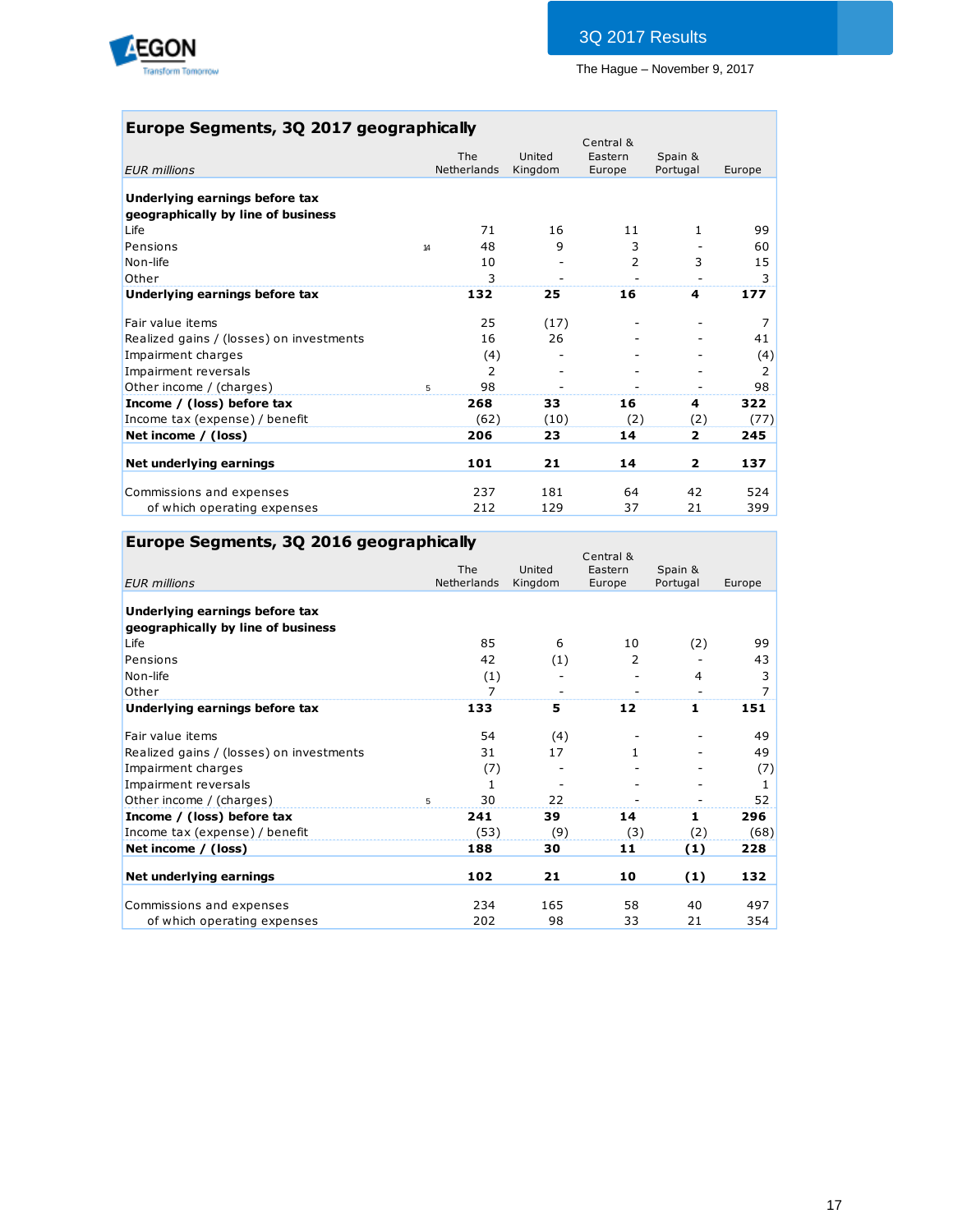

## Asia

- **Underlying earnings before tax increase to USD 17 million**
- Net loss amounts to USD 2 million primarily due to assumption changes and model updates
- New life sales remain stable at USD 31 million supported by continued strong sales in China
- **Gross deposits decrease to USD 64 million due to strict adherence to Aegon's pricing policy**

#### **Execution of strategy**

Aegon focuses on three fast-growing and underserved customer segments in Asia: High-Net-Worth (HNW) individuals, aging affluent customers, and ascending affluent customers. Universal life insurance, variable annuities, and protection products are core products in the region. These products are supplemented with direct-to-consumer digital distribution platforms in markets in which Aegon does not have an insurance license.

TomorrowMakers.com, a web initiative by Transamerica Direct Marketing Consultants (TDMC), has been awarded Best Website in the Financial Services/Banking Category at the 8th edition of CMO Asia Awards for Social Media & Digital Marketing Excellence. The website was launched June 2015 and provides users with the tools necessary to make the right financial choices. The site attracts more than half a million viewers each month, providing users with content related to insurance, financial planning, investments, tax and retirement planning, in line with Aegon's purpose 'to help people achieve a lifetime of financial security'. TDMC plans to use advanced analytics from the Tomorrow Makers platform to drive personalized content and create a loyal base of active users that will help drive product innovation in Asia.

#### **Underlying earnings before tax**

In the third quarter of 2017, Aegon's underlying earnings before tax in Asia increased to USD 17 million from USD 7 million a year ago due to higher earnings from the HNW businesses, Aegon Insights and China.

- Earnings from HNW businesses increased to USD 19 million, mainly as a result of the non-recurrence of USD 7 million in charges related to anticipated investment yields.
- Earnings from Aegon Insights increased to USD 3 million. This was primarily due to a one-time expense release in Indonesia and lower operating expenses as a result of the rationalization of unprofitable sales campaigns.
- The results from Strategic partnerships in China, Japan and India improved to a loss of USD 5 million as a result of favorable persistency and lower new business strain.

#### **Net income**

The net loss from Aegon's operations in Asia amounted to USD 2 million. The gain from fair value items of USD 1 million was mainly due to hedging results, while realized gains of USD 3 million were the result of a one-time prepayment on a corporate bond and normal trading activity. Other charges increased to USD 21 million as a result of the net impact of assumption changes and model updates. Income tax amounted to USD 3 million and is mainly related to a tax expense for higher taxable commissions in China following continued strong sales.

#### **Return on capital**

The return on average capital invested in Aegon's businesses in Asia excluding revaluation reserves improved from nil to 3.9% mainly due to favorable net underlying earnings and a lower capital base following the USD 200 million dividend paid from the HNW businesses in the second quarter of 2017.

#### **Operating expenses**

Operating expenses increased by 15% to USD 44 million in the third quarter. Higher expenses in the HNW business were to support business expansion, while the higher expenses in China and India resulted from strong sales during the quarter.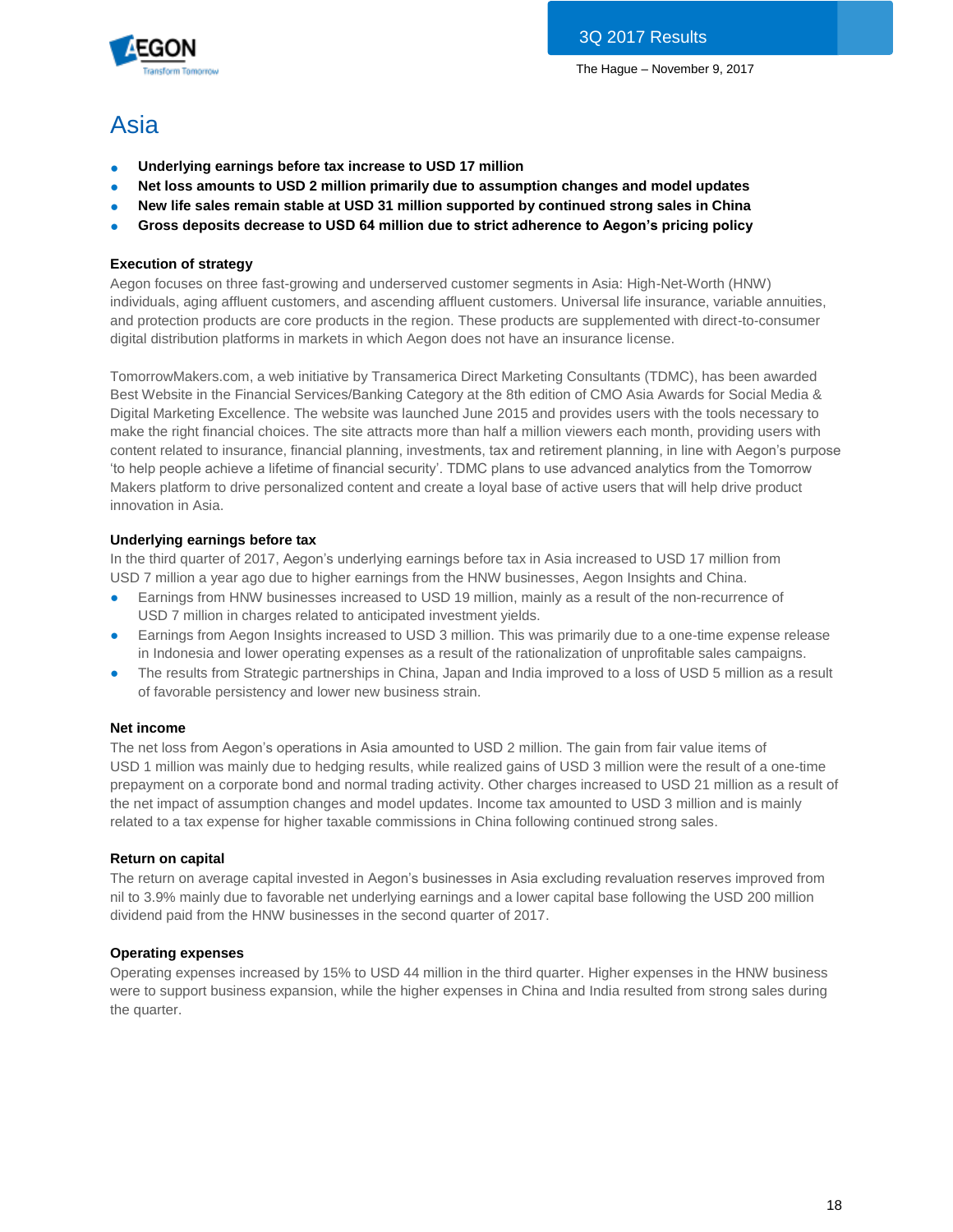

#### **Sales**

New life sale remained stable at USD 31 million.

- Sales from HNW businesses decreased by 29% to USD 13 million due to the continued competitive environment.
- Sales from Strategic partnerships increased by 45% to USD 18 million, primarily driven by continued strong sales in China following the successful launch of a new critical illness product in the first quarter of 2017.

New premium production from accident & health insurance declined by USD 1 million to USD 3 million.

Gross deposits from Strategic partnerships decreased by 31% to USD 64 million. Increased inflows from foreign currency variable annuities were more than offset by lower Japanese Yen-denominated variable annuity sales. The latter was the result of a pricing change in order to maintain profitability by strictly adhering to Aegon's pricing policy. Net deposits decreased by 46% to USD 41 million, which reflects lower gross deposits and higher lapse experience in the Japanese variable annuity business.

#### **Market consistent value of new business**

The market consistent value of new business in Asia increased by USD 15 million to USD 14 million. This was mainly driven by strong profitable sales in China, management actions to improve the MCVNB margin, and higher average interest rates.

#### **Revenue-generating investments**

Revenue-generating investments increased by 4% to USD 9.3 billion during the third quarter of 2017. This increase was primarily driven by growth of the HNW businesses.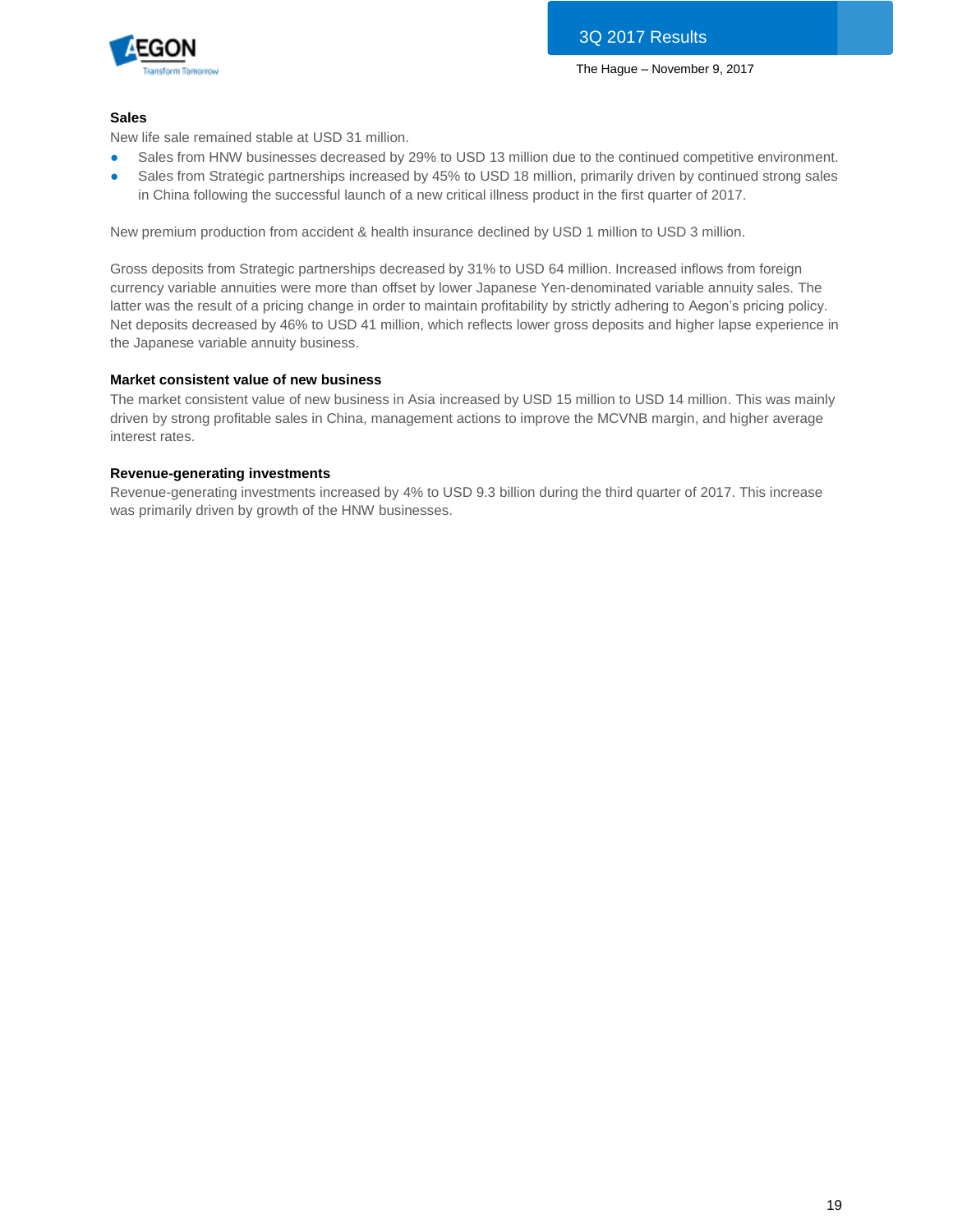

| Asia                                                 |                          |                          |                      |                          |                  |      |                   |               |
|------------------------------------------------------|--------------------------|--------------------------|----------------------|--------------------------|------------------|------|-------------------|---------------|
| <b>USD</b> millions                                  | 30 2017<br>Notes         | 30 2016                  | $\frac{0}{0}$        | 20 20 17                 | $\frac{0}{0}$    |      | YTD 2017 YTD 2016 | $\frac{0}{0}$ |
| Underlying earnings before tax by line of business   |                          |                          |                      |                          |                  |      |                   |               |
| High net worth businesses                            | 19                       | 14                       | 31                   | 18                       | 5                | 54   | 38                | 41            |
| Aegon Insights                                       | 3                        | $\overline{\phantom{a}}$ | n.m.                 | $\mathbf{1}$             | $\sqrt{74}$      | 6    |                   | n.m.          |
| Stategic partnerships                                | (5)                      | (7)                      | 28                   | (7)                      | 27               | (18) | (30)              | 40            |
| Underlying earnings before tax                       | 17                       | $\overline{ }$           | 134                  | 12                       | 43               | 41   | 9                 | n.m.          |
| Fair value items                                     | $\mathbf{1}$             | 7                        | (82)                 | (1)                      | n.m.             | 1    | $\overline{2}$    | (40)          |
| Realized gains / (losses) on investments             | 3                        | $\overline{2}$           | 79                   | $\overline{2}$           | 38               | 2    | $\overline{7}$    | (69)          |
| Net impairments                                      | $\overline{\phantom{a}}$ | ä,                       | n.m.                 | ٠                        | n.m.             | ä,   | (1)               | n.m.          |
| Other income / (charges)                             | (21)                     | (6)                      | n.m.                 | ÷,                       | n.m.             | (21) | (6)               | n.m.          |
| Income before tax                                    | $\mathbf{1}$             | 10                       | (94)                 | 13                       | (96)             | 24   | 11                | 124           |
| Income tax                                           | (3)                      | (4)                      | 26                   | (14)                     | 79               | (31) | (15)              | (113)         |
| Net income / (loss)                                  | (2)                      | 6                        | n.m.                 | (1)                      | (166)            | (7)  | (4)               | (85)          |
| Net underlying earnings                              | 8                        | $\blacksquare$           | n.m.                 | (2)                      | n.m.             | 4    | (8)               | n.m.          |
| Commissions and expenses                             | 66                       | 64                       | $\overline{4}$       | 60                       | $\boldsymbol{v}$ | 188  | 192               | (2)           |
| of which operating expenses                          | 44                       | 38                       | 15                   | 41                       | 9                | 128  | 121               | 6             |
| China                                                |                          | $\overline{\phantom{a}}$ | $\overline{a}$       | $\overline{\phantom{a}}$ | 24               | 3    | $\overline{4}$    | (31)          |
| Japan                                                | 64                       | 92                       | (31)                 | 53                       | $\boldsymbol{v}$ | 193  | 275               | (30)          |
| <b>Total gross deposits</b>                          | 64                       | 93                       | (31)                 | 54                       | 20               | 195  | 279               | (30)          |
| China                                                | (1)                      | $\overline{\phantom{a}}$ | (88)                 | (1)                      | $\mathbb{Z}$     |      | $\overline{2}$    | n.m.          |
| Japan                                                | 42                       | 77                       | (46)                 | 35                       | 20               | 134  | 231               | (42)          |
| Total net deposits / (outflows)                      | 41                       | 77                       | (46)                 | 34                       | 20               | 134  | 232               | (42)          |
| <b>New life sales</b>                                | 10                       |                          |                      |                          |                  |      |                   |               |
| Life single premiums                                 | 115                      | 189                      | (39)                 | 178                      | (35)             | 549  | 675               | (19)          |
| Life recurring premiums annualized                   | 20                       | 13                       | 60                   | 20                       | $\overline{1}$   | 70   | 40                | $\mathbf{74}$ |
| Total recurring plus 1/10 single                     | 31                       | 31                       | $\ddot{\phantom{1}}$ | 38                       | (16)             | 125  | 108               | 16            |
| High net worth businesses                            | 13                       | 19                       | (29)                 | 19                       | (30)             | 55   | 64                | (14)          |
| Stategic partnerships                                | 18                       | 13                       | 45                   | 19                       | (3)              | 70   | 44                | 61            |
| Total recurring plus 1/10 single                     | 31                       | 31                       | $\overline{a}$       | 38                       | (16)             | 125  | 108               | 16            |
| New premium production accident and health insurance | 3                        | 4                        | (27)                 | 4                        | (9)              | 12   | 15                | (20)          |

#### **Revenue-generating investments**

|                                             | Sep. 30,<br>2017 | Jun. 30,<br>2017 | $\frac{1}{2}$ | Dec. 31.<br>2016 | $\%$  |
|---------------------------------------------|------------------|------------------|---------------|------------------|-------|
| Revenue-generating investments (total)      | 9,281            | 8,937            |               | 8,503            | 9     |
| Investments general account                 | 6.085            | 5.819            | 5             | 5,620            | 8     |
| Off balance sheet investments third parties | 3.196            | 3,117            |               | 2,883            | $\pi$ |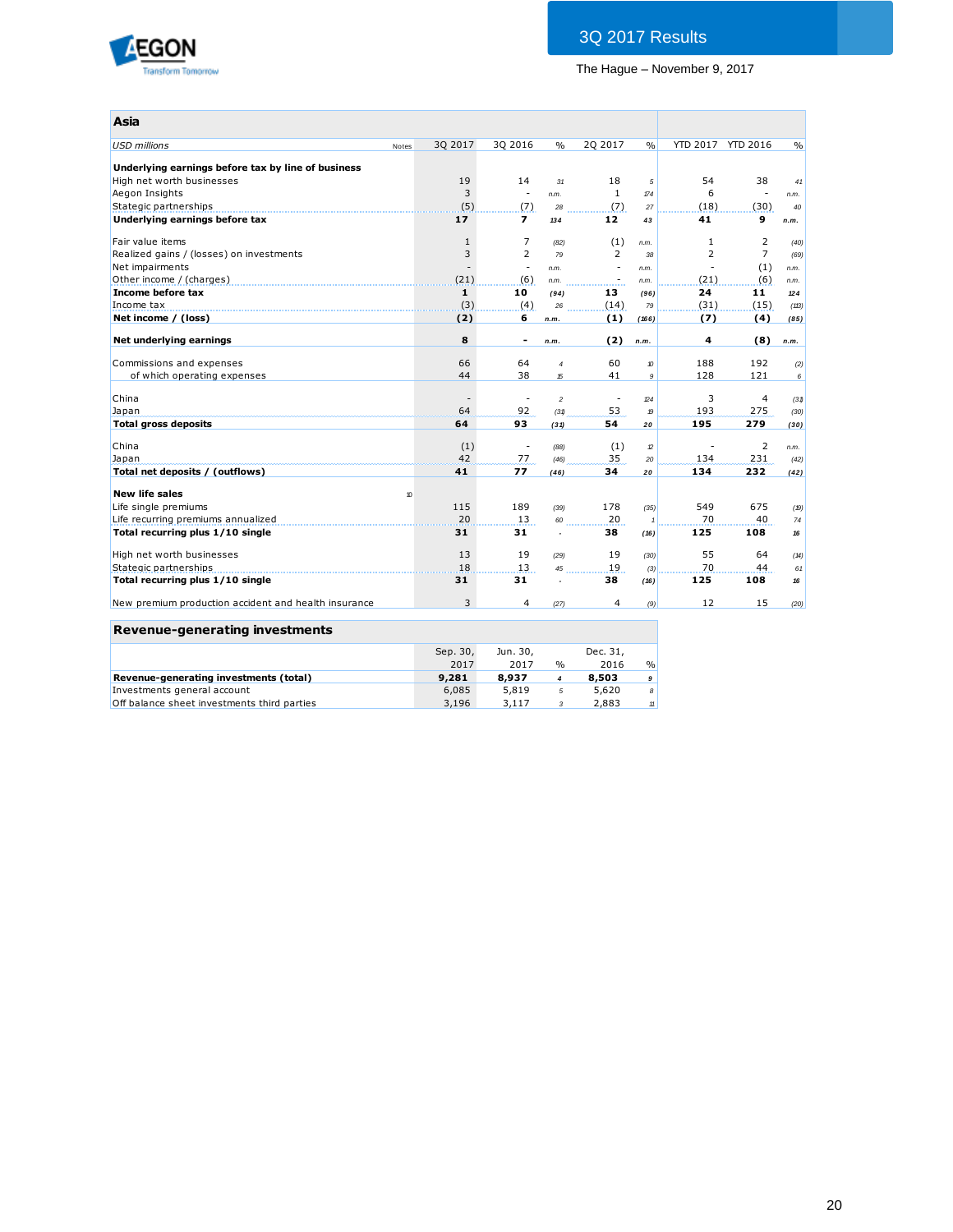

# Asset Management

- Underlying earnings before tax decline to EUR 30 million mainly due to lower management and **performance fees**
- **Net income amounts to EUR 20 million**
- **Other third-party net inflows increase to EUR 10.4 billion driven by inflows from Strategic partnerships**
- **Assets under management increase to EUR 317 billion driven by strong net inflows**

### **Execution of strategy**

Aegon aims to achieve strong growth in asset management by leveraging its international capabilities across asset allocation, fixed income, equity, real estate and research. In addition, Aegon Asset Management focuses on developing and distributing strategies from across its locations, deepening its presence in existing markets, and furthering its geographical expansion.

Aegon, together with the Dutch Development bank and a specialist in infrastructure business, created a unique investment model called Climate Investor One. The model addresses the growing demand from institutional investors for relevant information on renewable energy projects. This enables Aegon's customers to analyze environmental impact and economic returns more quickly and in a simpler way.

### **Underlying earnings before tax**

Underlying earnings before tax from Aegon Asset Management in the third quarter of 2017 were down by 7% to EUR 30 million due to lower management and performance fees, which were only partially offset by lower expenses.

- Earnings in the Americas increased to EUR 13 million in the third quarter of this year. Expense savings and higher origination fees were partially offset by lower management fees, due to Aegon's strategic decision to sell the majority of the run-off businesses in the second quarter of 2017.
- Earnings in the Netherlands were up by 12% to EUR 5 million. This was mainly the result of higher management fees driven by the inclusion of the first inflows from Stap, the Dutch APF initiated by Aegon in which TKPI (a subsidiary of Aegon Asset Management) carries out the fiduciary management.
- Earnings in the United Kingdom declined from EUR 6 million to EUR 3 million due to adverse currency movements and lower management fees, which were partly caused by a contract loss earlier this year.
- Earnings from Strategic partnerships were down by 17% to EUR 12 million. This decrease was mainly the result of lower performance fees from Aegon's Chinese asset management joint venture Aegon Industrial Fund Management Company (AIFMC), and higher expenses from La Banque Postale Asset Management due to investments in growth.

#### **Net income**

Net income from asset management declined by 14% to EUR 20 million, mainly as a result of lower underlying earnings. A restructuring charge of EUR 1 million was offset by a realized gain.

#### **Revenues**

Total revenues decreased by 5% to EUR 137 million. Management fees declined by 5% to EUR 118 million, mainly due to adverse currency movements and net outflows in the Americas and United Kingdom earlier this year. On a constant currency basis, management fees were down by 2%. Management fees from other third parties as a percentage of average assets under management from other third parties remained stable at 20 basis points on an annualized basis. Performance fees declined from EUR 8 million to EUR 6 million, mainly caused by lower fees in China. Other revenues increased by EUR 1 million to EUR 14 million, primarily driven by higher origination fees in the Americas.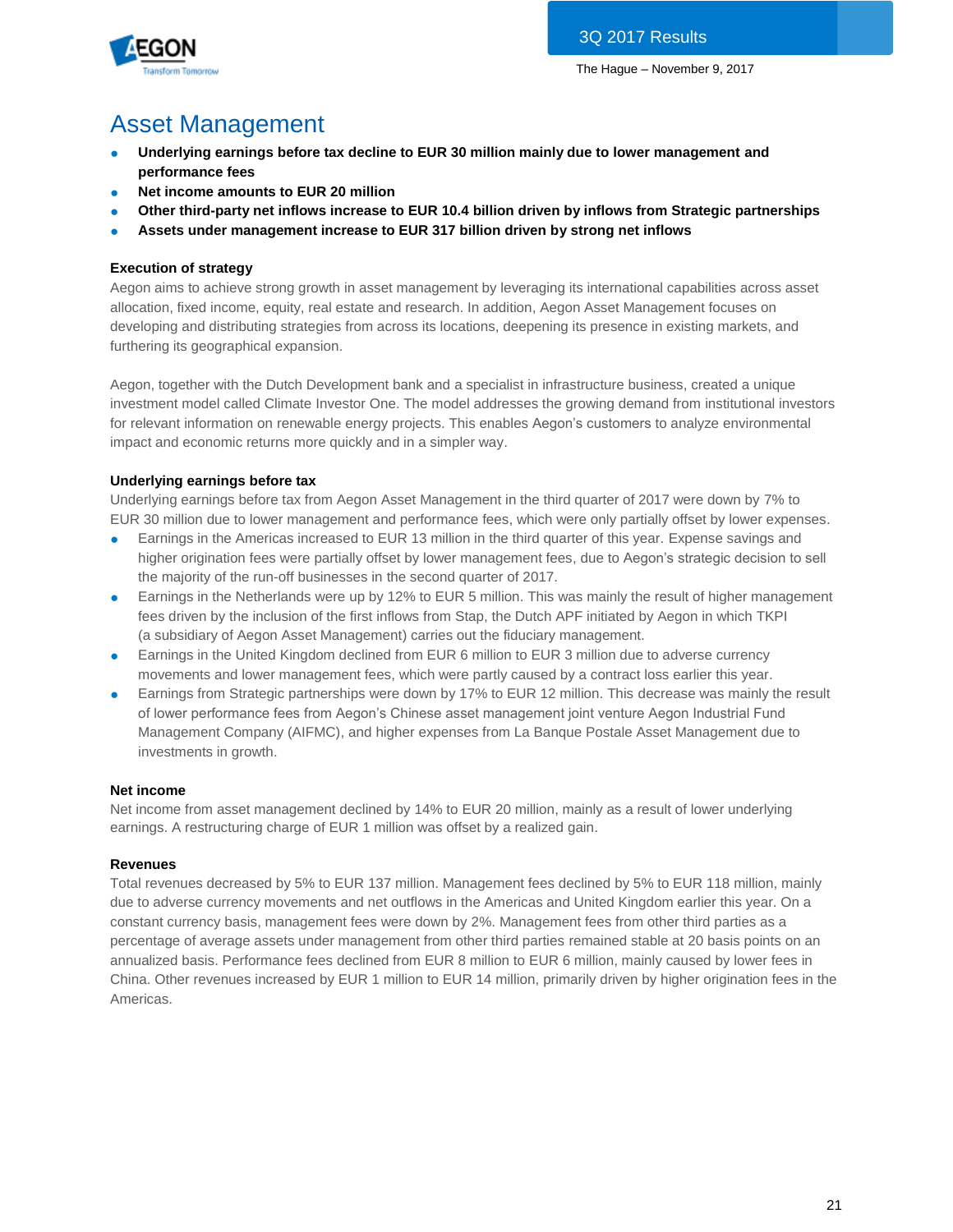

#### **Operating expenses**

Operating expenses decreased by 7% to EUR 104 million, mainly driven by lower expenses in the Americas and the United Kingdom as a result of continued strong expense control and favorable currency movements. The cost/income ratio improved by 1%-point to 76%, as the effect of lower expenses more than offset the decline in income. Annualized operating expenses as a percentage of average assets under management remained stable at 13 basis points.

#### **Sales**

Gross inflows in other third-party increased by 85% to EUR 23.0 billion in the third quarter as a result of higher gross inflows in Strategic partnerships, the Americas and the Netherlands.

Total third-party net inflows this quarter increased to EUR 9.1 billion, inflows in other third-party were only partially offset by net outflows in third-party affiliates. Third-party affiliates outflows of EUR 1.3 billion were mainly caused by a product redesign in the Netherlands, and outflows in the United Kingdom.

Other third-party net inflows increased to EUR 10.4 billion, mainly driven by net inflows of EUR 8.3 billion in Strategic partnerships. This was mainly the result of a EUR 23 billion mandate won by Aegon's strategic partner LBPAM. Aegon recorded a quarter of those assets in other third-party deposits. Furthermore, AIFMC reported strong net inflows totaling EUR 2.4 billion, which were mainly the result of strong inflows in equity and absolute return funds. The Netherlands showed net inflows of EUR 2.6 billion, which were mainly the result of inflows in Stap. In addition, this quarter saw continued strong inflows of EUR 1.0 billion in the Dutch Mortgage Fund, which grew to EUR 11.3 billion of assets under management. These inflows were only partly offset by net outflows in the United Kingdom.

#### **Assets under management**

Assets under management were up by 3% compared with the previous quarter to EUR 317 billion. This increase was the result of strong third-party net inflows and positive market movements, which were only partially offset by adverse currency movements.

#### **Performance<sup>1</sup>**

Investment performance of the most strategically important funds in the Netherlands and the Americas continued to be strong with 100% of the tracked assets outperforming their respective benchmarks over rolling 1, 3 and 5 years. In the United Kingdom, rolling one-year investment performance (62% of assets outperforming their respective benchmarks) continued to be negatively impacted by underperformance in the past months. Longer term performance in the United Kingdom was more positive with 86% and 80% of the tracked assets outperforming their respective benchmarks over rolling 3 and 5 years.

#### **Return on capital**

The return on average capital invested in Aegon Asset Management in the third quarter of 2017 excluding revaluation reserves and defined benefit plan remeasurements amounted to 17%. Return on capital of Aegon's businesses excludes the benefit of leverage at the holding.

 $\overline{a}$ *1. Benchmarks differ per product, and include markets, official benchmarks, and tailor-made benchmarks.*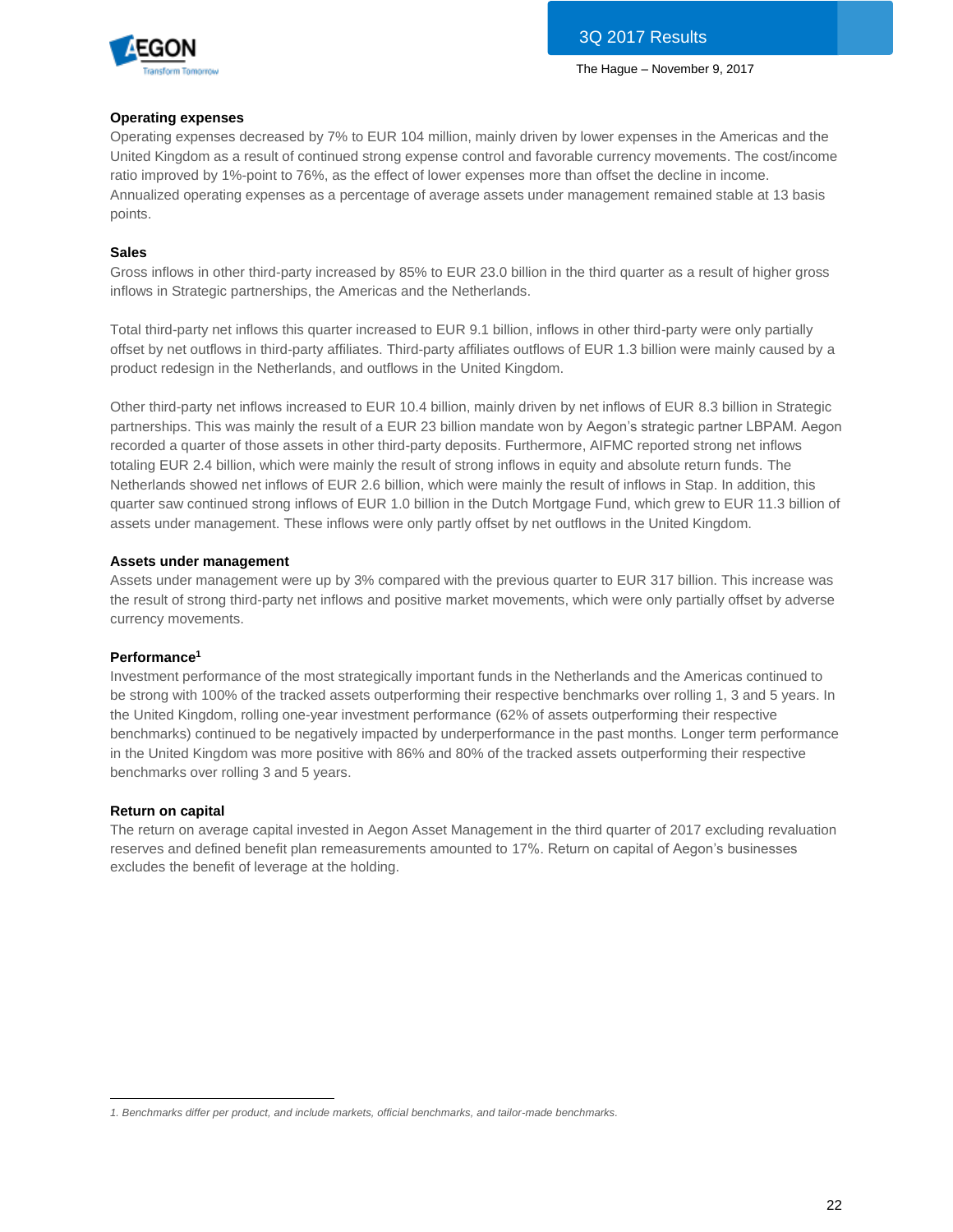

| <b>Asset Management</b>                  |                  |                |                |                          |                          |                 |                          |                  |
|------------------------------------------|------------------|----------------|----------------|--------------------------|--------------------------|-----------------|--------------------------|------------------|
|                                          |                  |                |                |                          |                          |                 |                          |                  |
| <b>EUR</b> millions                      | 30 2017<br>Notes | 30 2016        | $\frac{0}{0}$  | 20 2017                  | $\frac{0}{0}$            | <b>YTD 2017</b> | <b>YTD 2016</b>          | $\frac{0}{0}$    |
| Americas                                 | 13               | 10             | 31             | 15                       | (13)                     | 44              | 42                       | $\sqrt{5}$       |
| The Netherlands                          | 5                | $\overline{4}$ | $\mathbf{z}$   | 5                        | $\overline{4}$           | 14              | 9                        | 58               |
| <b>United Kingdom</b>                    | 3                | 6              | (41)           | 5                        | (25)                     | 13              | 23                       | (41)             |
| Rest of World                            | (3)              | (2)            | (63)           | (2)                      | (49)                     | (7)             | (4)                      | (94)             |
| Strategic partnerships                   | 12               | 14             | (17)           | 10                       | 21                       | 35              | 45                       | (21)             |
| Underlying earnings before tax           | 30               | 32             | (7)            | 32                       | (6)                      | 99              | 114                      | (13)             |
| Realized gains / (losses) on investments | $\mathbf{1}$     | $\overline{2}$ | (63)           | $\overline{\phantom{a}}$ | 119                      | 3               | 3                        | $\boldsymbol{v}$ |
| Other income / (charges)                 | (1)              | ÷,             | n.m.           | (1)                      | $\mathbf{1}$             | (2)             | $\overline{\phantom{a}}$ | n.m.             |
| Income before tax                        | 30               | 34             | (13)           | 32                       | (5)                      | 101             | 117                      | (14)             |
| Income tax                               | (10)             | (11)           | 10             | (10)                     | (5)                      | (32)            | (37)                     | 15               |
| Net income / (loss)                      | 20               | 23             | (14)           | 22                       | (9)                      | 69              | 79                       | (13)             |
| Net underlying earnings                  | 20               | 22             | (8)            | 22                       | (10)                     | 68              | 77                       | (12)             |
| <b>Revenues</b>                          |                  |                |                |                          |                          |                 |                          |                  |
| Management fees                          | 118              | 123            | (5)            | 120                      | (2)                      | 360             | 376                      | (4)              |
| Performance fees                         | 6                | 8              | (29)           | $\overline{4}$           | 26                       | 14              | 28                       | (51)             |
| Other                                    | 14               | 13             | $\overline{a}$ | 16                       | (13)                     | 49              | 48                       | $\overline{c}$   |
| Total revenue *                          | 137              | 145            | (5)            | 140                      | (2)                      | 423             | 452                      | (6)              |
|                                          |                  |                |                |                          |                          |                 |                          |                  |
| General account                          | 37               | 40             | (8)            | 42                       | (11)                     | 121             | 123                      | (2)              |
| Third-party                              | 100              | 104            | (4)            | 98                       | $\overline{c}$           | 301             | 328                      | (8)              |
| Of which affiliates                      | 23               | 26             | (D)            | 25                       | (7)                      | 73              | 84                       | (2)              |
| Of which other third-party               | 77               | 79             | (3)            | 73                       | $\overline{\mathcal{L}}$ | 228             | 245                      | (7)              |
| Total revenue *                          | 137              | 145            | (5)            | 140                      | (2)                      | 423             | 452                      | (6)              |
| <b>Operating Expenses</b>                | 104              | 112            | (7)            | 109                      | (4)                      | 321             | 336                      | (5)              |
| Cost / income ratio                      | 76.3%            | 77.4%          | (1)            | 78.1%                    | (2)                      | 76.0%           | 74.4%                    | $\mathbf{2}$     |
| Gross flows other third-party            |                  |                |                |                          |                          |                 |                          |                  |
| Americas                                 | 2,858            | 1,321          | 116            | 3,713                    | (23)                     | 7,630           | 3,217                    | 137              |
| The Netherlands                          | 2,945            | 1,405          | 110            | 979                      | n.m.                     | 4,550           | 3,844                    | $\mathcal{B}$    |
| <b>United Kingdom</b>                    | 859              | 1,087          | (21)           | 1,214                    | (29)                     | 3,526           | 3,984                    | (11)             |
| Rest of World **                         | 28               | 65             | (57)           | (26)                     | n.m.                     | 49              | (301)                    | n.m.             |
| Strategic partnerships                   | 16,281           | 8,563          | 90             | 7,612                    | 114                      | 31,714          | 25,296                   | 25               |
| Gross flows other third-party            | 22,971           | 12,442         | 85             | 13,492                   | 70                       | 47,469          | 36,040                   | 32               |
| Net flows other third-party              |                  |                |                |                          |                          |                 |                          |                  |
| Americas                                 | 53               | 477            | (89)           | 1,542                    | (97)                     | 1,990           | 719                      | 177              |
| The Netherlands                          | 2,558            | 1,206          | 112            | 888                      | 188                      | 2,104           | 3,317                    | (37)             |
| <b>United Kingdom</b>                    | (572)            | (527)          | (9)            | (655)                    | 13                       | (6, 677)        | (542)                    | n.m.             |
| Rest of World **                         | 25               | 82             | (69)           | 41                       | (38)                     | 104             | 19                       | n.m.             |
| Strategic partnerships                   | 8,301            | 143            | n.m.           | 676                      | n.m.                     | 9,074           | 1,152                    | n.m.             |
| Net flows other third-party              | 10,365           | 1,380          | n.m.           | 2,491                    | n.m.                     | 6,596           | 4,666                    | 41               |

\* Net fees and commissions

\*\* Rest of world include intragoup eliminations from internal sub-advised agreements.

#### **Assets under management**

|                               | Sep. 30, | Jun. 30, |                | Dec. 31, |                |
|-------------------------------|----------|----------|----------------|----------|----------------|
|                               | 2017     | 2017     | $\frac{0}{0}$  | 2016     | $\frac{0}{0}$  |
| Americas                      | 106,903  | 109,906  | (3)            | 124,993  | (14)           |
| The Netherlands               | 87,233   | 84,804   | 3              | 88,982   | (2)            |
| United Kingdom                | 49,841   | 50,632   | (2)            | 57,783   | (14)           |
| <b>Rest of World</b>          | 2.732    | 2.676    | $\overline{c}$ | 2,523    | 8              |
| Strategic partnerships        | 70,125   | 61,039   | 15             | 57,345   | 22             |
| Total assets under management | 316,833  | 309,056  | $\mathbf{3}$   | 331,627  | (4)            |
| General account *             | 108,420  | 111,000  | (2)            | 128,111  | (15)           |
| Third-party                   | 208,413  | 198,057  | 5              | 203,515  | $\overline{c}$ |
| Of which affiliates *         | 67,107   | 68,526   | (2)            | 72,626   | (8)            |
| Of which other third-party ** | 141,306  | 129,530  | 9              | 130.889  | 8              |

\* Please note that the numbers provided in this line are also included in other primary segments.

\*\* Includes pooled fund sales that are recognized on the balance sheet of Aegon UK.

These assets are eliminated in our consolidated revenue generating investments.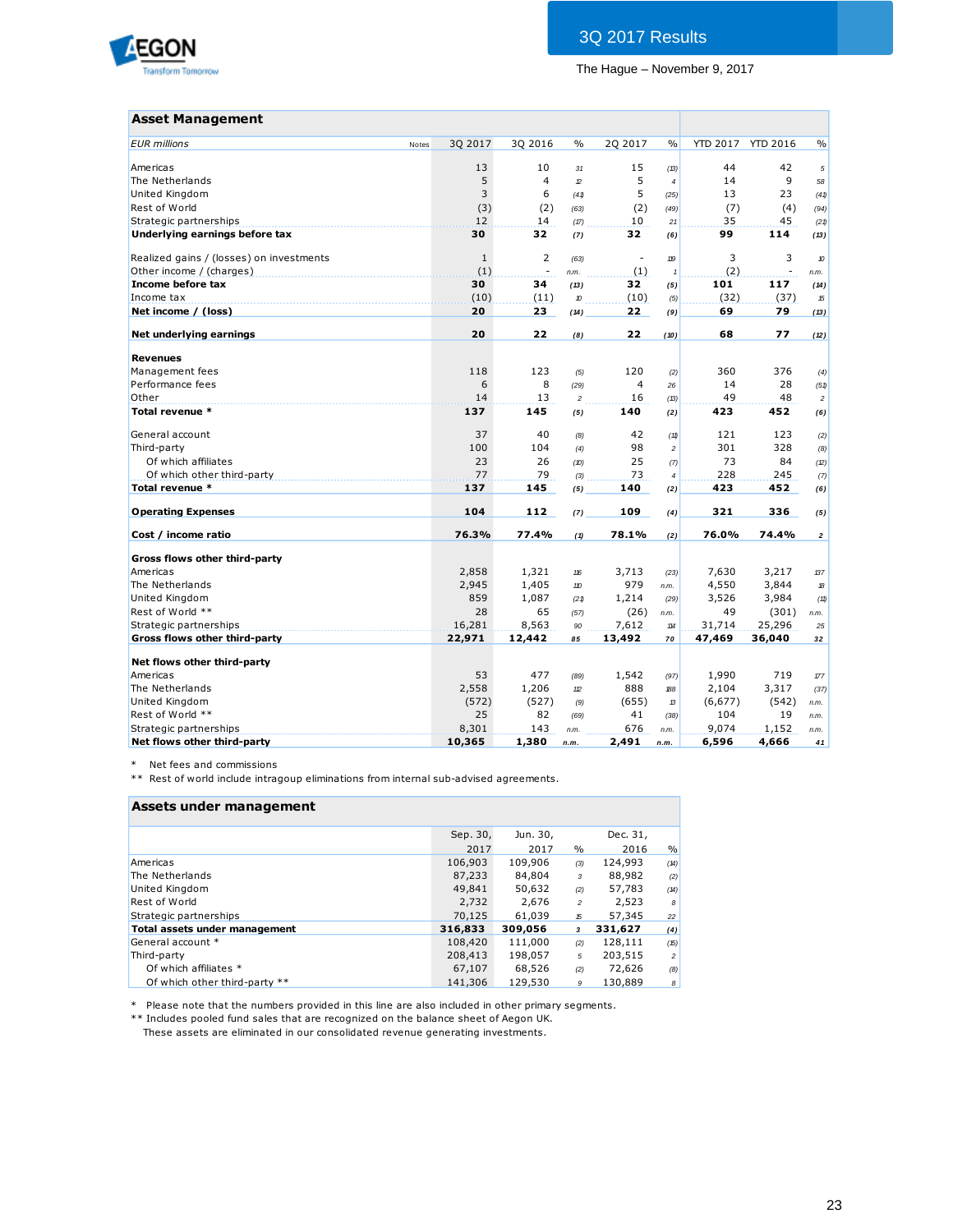

| Market consistent value of new business |         |         |               |                             |               |                 |                 |               |
|-----------------------------------------|---------|---------|---------------|-----------------------------|---------------|-----------------|-----------------|---------------|
|                                         |         |         | <b>MCVNB</b>  |                             |               |                 | <b>MCVNB</b>    |               |
| EUR millions, after tax                 | 30 2017 | 30 2016 | $\frac{0}{0}$ | 20 20 17                    | $\frac{0}{0}$ | <b>YTD 2017</b> | <b>YTD 2016</b> | $\frac{0}{0}$ |
|                                         |         |         |               |                             |               |                 |                 |               |
| Americas                                | 82      | 56      | 46            | 88                          | (7)           | 281             | 199             | 41            |
| Europe                                  | 28      | 14      | 95            | 31                          | (9)           | 95              | 109             | (13)          |
| Asia                                    | 12      | '1`     | n.m.          | 16<br>--------------------- | (28)          | 52              | (6)             | n.m.          |
| <b>Total</b>                            | 121     | 70      | 75            | 134                         | (10)          | 428             | 302             | 42            |

| Modeled new business: APE |       |         |         |                         |         |      |                 |                         |                  |
|---------------------------|-------|---------|---------|-------------------------|---------|------|-----------------|-------------------------|------------------|
|                           |       |         |         | <b>Premium business</b> |         |      |                 | <b>Premium business</b> |                  |
|                           |       |         |         | <b>APE</b>              |         |      |                 | <b>APE</b>              |                  |
| <b>EUR</b> millions       | Notes | 30 2017 | 30 2016 | $\frac{0}{0}$           | 20 2017 | $\%$ | <b>YTD 2017</b> | <b>YTD 2016</b>         | $\frac{0}{0}$    |
|                           |       |         |         |                         |         |      |                 |                         |                  |
| Americas                  |       | 260     | 311     | (16)                    | 302     | (14) | 935             | 1,017                   | (8)              |
| Europe                    |       | 285     | 219     | 30                      | 342     | (17) | 1.064           | 891                     | $\boldsymbol{p}$ |
| Asia                      |       | 29      | 33      | (11)                    | 37      | (22) | 123             | 110                     | $\mathbb{Z}$     |
| <b>Total</b>              |       | 574     | 562     | $\overline{2}$          | 681     | (16) | 2,122           | 2,018                   | 5                |

| Modeled new business: Deposits |       |         |         |                         |         |      |                 |                         |      |
|--------------------------------|-------|---------|---------|-------------------------|---------|------|-----------------|-------------------------|------|
|                                |       |         |         | <b>Deposit business</b> |         |      |                 | <b>Deposit business</b> |      |
|                                |       |         |         | <b>Deposits</b>         |         |      |                 | <b>Deposits</b>         |      |
| <b>EUR</b> millions            | Notes | 30 2017 | 30 2016 | $\%$                    | 20 2017 | $\%$ | <b>YTD 2017</b> | <b>YTD 2016</b>         | $\%$ |
|                                |       |         |         |                         |         |      |                 |                         |      |
| Americas                       |       | 4,859   | 3.948   | 23                      | 4.146   | 17   | 13,853          | 14,459                  | (4)  |
| Europe                         |       | 29      | 64      | (55)                    | 35      | (20) | 108             | 202                     | (46) |
| Asia                           |       | 54      | 83      | (35)                    | 48      | 12   | 175             | 250                     | (30) |
| <b>Total</b>                   |       | 4,941   | 4.094   | 21                      | 4,230   | 17   | 14.137          | 14,911                  | (5)  |
|                                |       |         |         |                         |         |      |                 |                         |      |

| <b>MCVNB/PVNBP summary</b> |       |              |                         |                        |                      |                 |                 |                        |                       |
|----------------------------|-------|--------------|-------------------------|------------------------|----------------------|-----------------|-----------------|------------------------|-----------------------|
|                            |       |              | <b>Premium business</b> |                        |                      | Premium         |                 |                        |                       |
|                            |       | <b>MCVNB</b> | <b>PVNBP</b>            | MCVNB/<br><b>PVNBP</b> | MCVNB/<br><b>APE</b> | <b>MCVNB</b>    | <b>PVNBP</b>    | MCVNB/<br><b>PVNBP</b> | <b>MCVNB</b><br>/ APE |
| <b>EUR</b> millions        | Notes | 30 2017      |                         | $\frac{0}{0}$          | $\%$                 | <b>YTD 2017</b> | <b>YTD 2016</b> | $\frac{0}{0}$          | $\frac{0}{0}$         |
|                            | 8     |              |                         |                        |                      |                 |                 |                        |                       |
| Americas                   |       | 62           | 1,187                   | 5.2                    | 23.8                 | 212             | 4,233           | 5.0                    | 22.7                  |
| Europe                     |       | 28           | 3,508                   | 0.8                    | 9.9                  | 93              | 10,427          | 0.9                    | 8.8                   |
| Asia                       |       | 10           | 223                     | 4.3                    | 33.6                 | 49              | 971             | 5.0                    | 39.5                  |
| <b>Total</b>               |       | 100          | 4,918                   | 2.0                    | 17.4                 | 354             | 15,630          | 2.3                    | 16.7                  |
|                            |       |              |                         |                        |                      |                 |                 |                        |                       |

|                     | Premium         |                        |                        |                       |
|---------------------|-----------------|------------------------|------------------------|-----------------------|
| CVNB/<br>APE        | <b>MCVNB</b>    | <b>PVNBP</b>           | MCVNB/<br><b>PVNBP</b> | <b>MCVNB</b><br>/ APE |
| $\frac{0}{0}$       | <b>YTD 2017</b> | <b>YTD 2016</b>        | $\frac{0}{0}$          | $\%$                  |
| 23.8<br>9.9<br>33.6 | 212<br>93<br>49 | 4,233<br>10,427<br>971 | 5.0<br>0.9<br>5.0      | 22.7<br>8.8<br>39.5   |
| 17.4                | 354             | 15,630                 | 2.3                    | 16.7                  |

**Contract Contract Contract Contract** 

|                     |       |                          | <b>Deposit business</b> |                        |                    |
|---------------------|-------|--------------------------|-------------------------|------------------------|--------------------|
|                     |       | <b>MCVNB</b>             | <b>PVNBP</b>            | MCVNB/<br><b>PVNBP</b> | MCVNB/<br>Deposits |
| <b>EUR</b> millions | Notes | 30 2017                  |                         | $\frac{0}{0}$          | $\frac{0}{0}$      |
|                     | 8     |                          |                         |                        |                    |
| Americas            |       | 20                       | 6,653                   | 0.3                    | 0.4                |
| Europe              |       | $\overline{\phantom{a}}$ | 134                     | (0.3)                  | (1.6)              |
| Asia                |       |                          | 54                      | 3.3                    | 3.3                |
| <b>Total</b>        |       | 21                       | 6,841                   | 0.3                    | 0.4                |

|                    | <b>Deposit</b>      |                 |                        |                    |
|--------------------|---------------------|-----------------|------------------------|--------------------|
| MCVNB/<br>Deposits | <b>MCVNB</b>        | <b>PVNBP</b>    | MCVNB/<br><b>PVNBP</b> | MCVNB/<br>Deposits |
| $\frac{0}{0}$      | <b>YTD 2017</b>     | <b>YTD 2016</b> | $\frac{0}{0}$          | $\frac{0}{0}$      |
| 0.4                | 68                  | 20,505          | 0.3                    | 0.5                |
| (1.6)<br>3.3       | $\overline{2}$<br>3 | 653<br>175      | 0.3<br>1.7             | 1.9<br>1.7         |
| 0.4                | 73                  | 21,333          | 0.3                    | 0.5                |

#### **Currencies**

Income statement items: average rate 1 EUR = USD 1.1130 (2016: USD 1.1161).

Income statement items: average rate 1 EUR = GBP 0.8722 (2016: GBP 0.8019).

Balance sheet items: closing rate 1 EUR = USD 1.1822 (2016: USD 1.1238; year-end 2016: USD 1.0548). Balance sheet items: closing rate 1 EUR = GBP 0.8812 (2016: GBP 0.8651; year-end 2016: GBP 0.8536).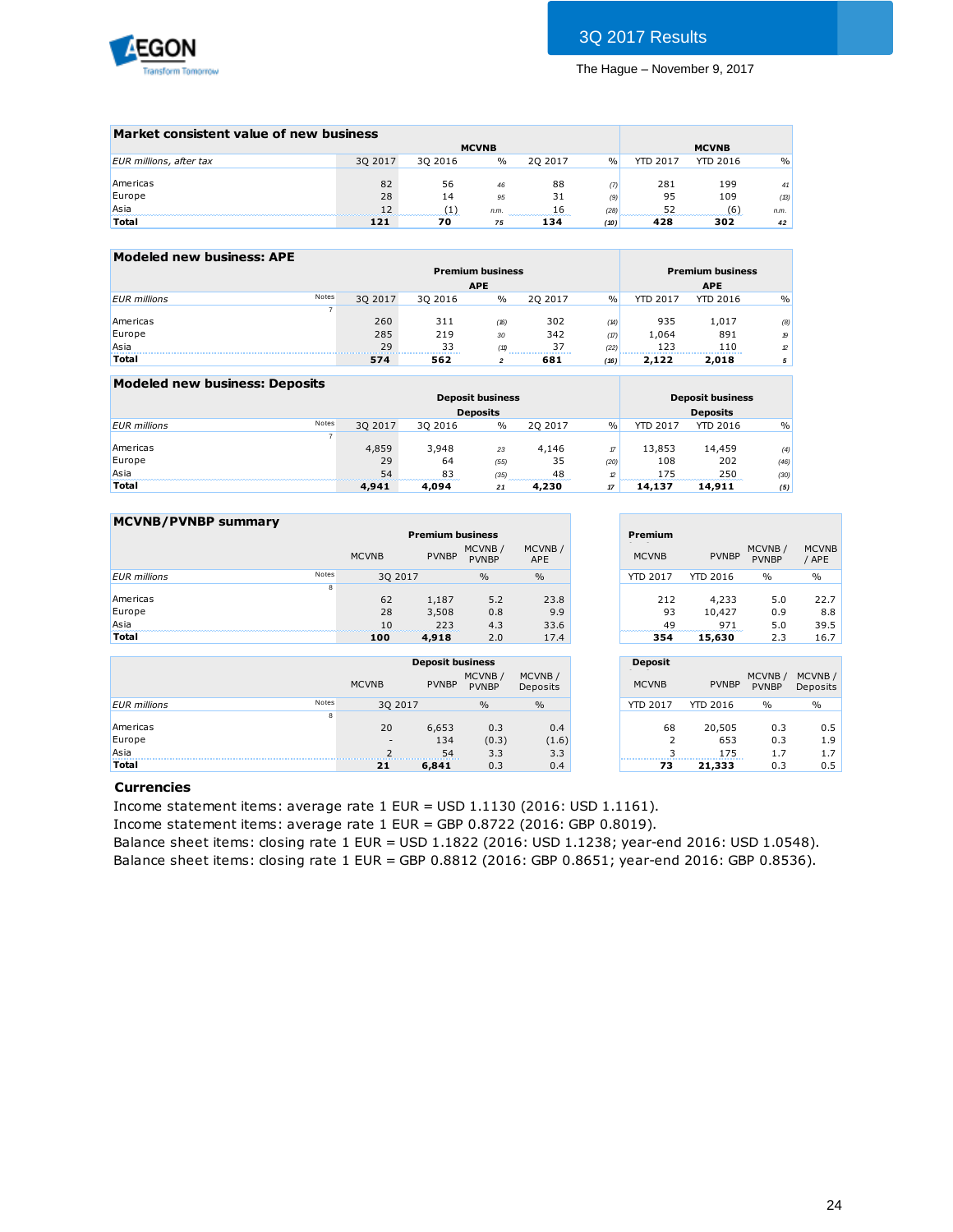

# Additional information

## **Presentation**

The conference call presentation is available on [aegon.com](http://www.aegon.com/results) as of 7.30 a.m. CET.

## **Supplements**

Aegon's 3Q 2017 Financial Supplement and Condensed Consolidated Interim Financial Statements are available on [aegon.com.](http://www.aegon.com/results)

## **Conference call including Q&A**

9:00 a.m. CET

Audio webcast on [aegon.com](http://www.aegon.com/results)

## **Dial-in numbers**

United States: +1 719 325 2231 United Kingdom: +44 330 336 9411 The Netherlands: +31 20 703 8261

Passcode: 9062105

Two hours after the conference call, a replay will be available on [aegon.com.](http://www.aegon.com/results)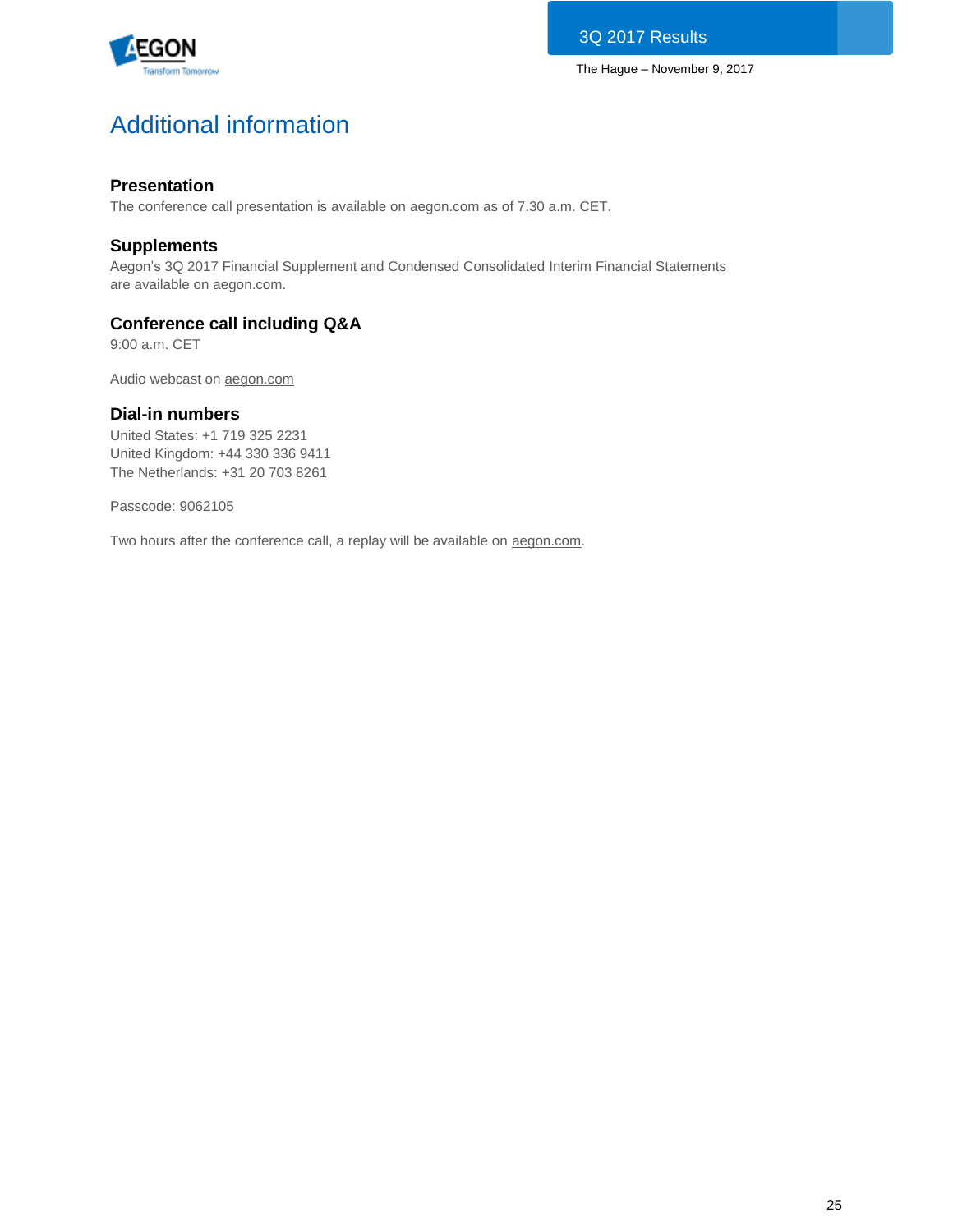

#### **Notes:**

 $1)$  For segment reporting purposes underlying earnings before tax, net underlying earnings, commissions and expenses, operating expenses, income tax (including joint ventures (jv's) and associated companies), income before tax (including jv's and associated companies) and market consistent value of new business are calculated by consolidating on a proportionate basis the revenues and expenses of Aegon's joint ventures and Aegon's associates. Aegon believes that these non-IFRS measures provide meaningful information about the underlying results of Aegon's business, including insight into the financial measures that Aegon's senior management uses in managing the business. Among other things, Aegon's senior management is compensated based in part on Aegon's results against targets using the non-IFRS measures presented here. While other insurers in Aegon's peer group present substantially similar non-IFRS measures, the non-IFRS measures presented in this document may nevertheless differ from the non-IFRS measures presented by other insurers. There is no standardized meaning to these measures under IFRS or any other recognized set of accounting standards. Readers are cautioned to consider carefully the different ways in which Aegon and its peers present similar information before comparing them.

Aegon believes the non-IFRS measures shown herein, when read together with Aegon's reported IFRS financial statements, provide meaningful supplemental information for the investing public to evaluate Aegon's business after eliminating the impact of current IFRS accounting policies for financial instruments and insurance contracts, which embed a number of accounting policy alternatives that companies may select in presenting their results (i.e. companies can use different local GAAPs to measure the insurance contract liability) and that can make the comparability from period to period difficult.

For a definition of underlying earnings and the reconciliation from underlying earnings before tax to income before tax, being the most comparable IFRS measure, reference is made to Note 3 "Segment information" of Aegon's condensed consolidated interim financial statements.

Aegon segment reporting is based on the businesses as presented in internal reports that are regularly reviewed by the Executive Board which is regarded as the chief operating decision maker. For Europe, the underlying businesses (the Netherlands, United Kingdom including VA Europe, Central & Eastern Europe and Spain & Portugal) are separate operating segments which under IFRS 8 cannot be aggregated, therefore further details will be provided for these operating segments in the Europe section. statements.<br>Aegon segment reporting is based on the businesses as presented in internal reports that are regularly reviewed by the Executive<br>Board which is regarded as the chief operating decision maker. For Europe, the un Aegon segment reporting is based on the businesses as presented ir<br>Board which is regarded as the chief operating decision maker. For Et<br>Kingdom including VA Europe, Central & Eastern Europe and Spain & l<br>cannot be aggrega Board which is regarded as the chief operating decision maker. For Europe, the underlying businesses (the Netherlands, United Kingdom including VA Europe, Central & Eastern Europe and Spain & Portugal) are separate operati

- 2)
- 3) Kingdom including VA Europe, Central & Eastern Europe and Spain & Portugal) are separate operating segments which under IFRS 8<br>cannot be aggregated, therefore further details will be provided for these operating segments i investment returns expected to be earned in the future in excess of risk free rates (swap curves), with the exception of an allowance investment recurs expected to be earned in the nutre nutre weess of risk fireer are a (swap curves), which the exception of an infrarmed from the strape detection of an ultimate forward rate. The market consistent value of accident and health plus new premium production general insurance.<br>The present value, at point of sale, of all cashflows for new business written during the reporting period, calculated using approxima<br>point of sale econom value margin for non-hedgeable non-financial risks and the costs of non-hedgeable stranded capital.
- 4) Return on equity is a ratio calculated by dividing the net underlying earnings after cost of leverage, by the average shareholders'<br>equity excluding the revaluation reserve, cash flow hedge reserve and remeasurement to the
- <sup>5)</sup> Included in other income/(charges) are income/charges made to policyholders with respect to income tax in the United Kingdom.
- 6) Includes production on investment contracts without a discretionary participation feature of which the proceeds are not recognized as revenues but are directly added to Aegon's investment contract liabilities for UK.
- 7)  $APE = recurring$  premium +  $1/10$  single premium.
- 8) equity excluding the revaluation reserve, cash how hedge reserve and remeasurement to the delined benefit plans.<br>Included in other income/(charges) are income/charges made to policyholders with respect to income tax in the projected using assumptions and projection periods that are consistent with those used to calculate the market consistent value of Includes production on investment contracts without a discretionary participation feature of which the proceeds are not recognized<br>revenues but are directly added to Aegon's investment contract liabilities for UK.<br>APE = re extrapolated beyond the last liquid point to an ultimate forward rate.
- 9) Reconciliation of operating expenses, used for segment reporting, to Aegon's IFRS based operating expenses.

|                                                   |     | 3Q 2017 YTD 2017 |
|---------------------------------------------------|-----|------------------|
| Employee expenses                                 | 520 | 1,679            |
| Administrative expenses                           | 335 | 1.054            |
| <b>Operating expenses for IFRS reporting</b>      | 855 | 2,733            |
| Operating expenses related to jv's and associates | 54  | 160              |
| Operating expenses in earnings release            | 909 | 2,893            |

- 10) on a proportionate basis.
- <sup>11a)</sup> Capital Generation reflects the sum of the return on free surplus, earnings on in-force business, release of required surplus on in-force **Operating expenses in earnings release 909 2,893**<br>
New life sales, gross deposits and net deposits data include results from Aegon's joint ventures and Aegon's associates consolidated<br>
Capital Generation reflects the su generated in a local operating unit measured as the change in the local binding capital metric (according to Aegon's Capital Policy) for<br>that period and after investments in new business. Capital Generation is a non-IFRS f New life sales, gross deposits and net deposits data include results from Aegon's joint ventures and Aegon's associates consolidate<br>on a proportionate basis.<br>Capital Generation reflects the sum of the return on free surplu on a proportionate basis.<br>Capital Generation reflects the sum of the return on free surplus, earnings on in-force business, release of required surplus on in-force<br>business reduced by new business first year strain and req Generation provides meaningful information to investors regarding capital generated on a net basis by Aegon's operating subsidiaries that may be available at the holding company. Because elements of Capital Generation are calculated in accordance with local solvency requirements rather than in accordance with any recognized body of accounting principles, there is no IFRS financial measure that is directly comparable to Capital Generation.
- <sup>11b)</sup> The calculation of the Solvency II capital surplus and ratio are based on Solvency II requirements. For insurance entities in Solvency II equivalent regimes (United States, Bermuda and Brazil) local regulatory solvency measurements are used. Specifically, required capital for the regulated entities in the US is calculated as one and a half times (150%) the upper end of the Company Action Level range (200% of Authorized Control Level) as applied by the National Association of Insurance Commissioners in the US, while the own funds is calculated by applying a haircut to available capital under the local regulatory solvency measurement of one time (100%) the upper end of the Company Action Level range. For entities in financial sectors other than the insurance sector, the solvency requirements of the appropriate regulatory framework are taken into account in the group ratio. The group ratio does not include Aegon Bank N.V. As the UK With-Profit funds is ring fenced, no surplus is taken into account regarding the UK With-Profit funds for Aegon UK and Group numbers. Example of the Company Action Level range. For entities in financial sectors will be local regulatory solvency measurement of one time (100%) the upper<br>end of the Company Action Level range. For entities in financial secto

<sup>12)</sup> The Solvency II ratio reflects Aegon's interpretation of Solvency II requirements which is subject to supervisory review.

13) The results in this release are unaudited.

<sup>14)</sup> As from 2017 the Cofunds business in the UK is included in this line as well.